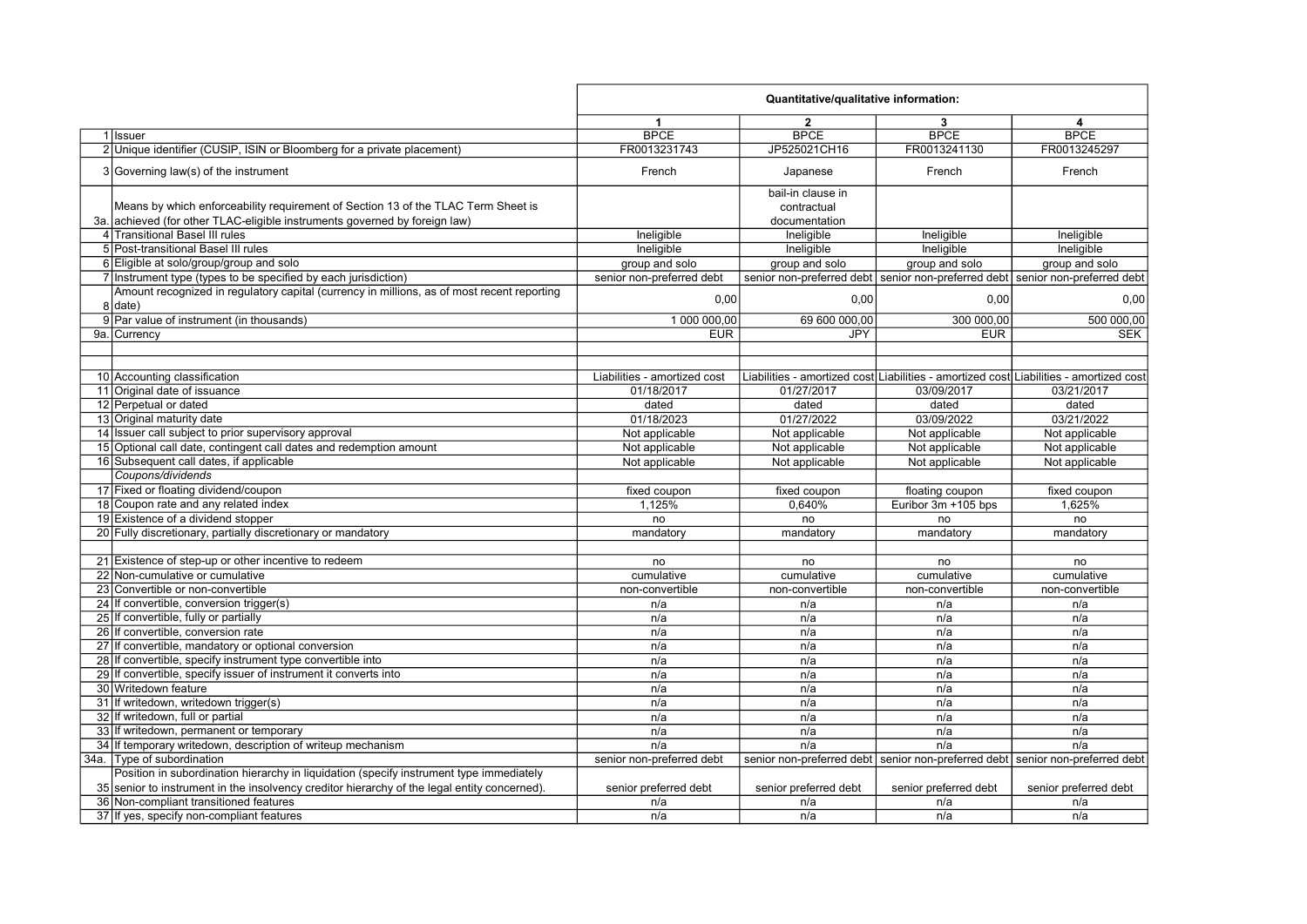|                                                                                                         | Quantitative/qualitative information: |                       |                                                                                                                     |                       |
|---------------------------------------------------------------------------------------------------------|---------------------------------------|-----------------------|---------------------------------------------------------------------------------------------------------------------|-----------------------|
|                                                                                                         | 5                                     | 6                     | 7                                                                                                                   | 8                     |
| 1 Issuer                                                                                                | <b>BPCE</b>                           | <b>BPCE</b>           | <b>BPCE</b>                                                                                                         | <b>BPCE</b>           |
| 2 Unique identifier (CUSIP, ISIN or Bloomberg for a private placement)                                  | FR0013245289                          | FR0013245610          | FR0013246493                                                                                                        | FR0013241130          |
| 3 Governing law(s) of the instrument                                                                    | French                                | French                | French                                                                                                              | French                |
|                                                                                                         |                                       |                       |                                                                                                                     |                       |
| Means by which enforceability requirement of Section 13 of the TLAC Term Sheet is                       |                                       |                       |                                                                                                                     |                       |
| 3a. achieved (for other TLAC-eligible instruments governed by foreign law)                              |                                       |                       |                                                                                                                     |                       |
| 4 Transitional Basel III rules                                                                          | Ineligible                            | Ineligible            | Ineligible                                                                                                          | Ineligible            |
| 5 Post-transitional Basel III rules                                                                     | Ineligible                            | Ineligible            | Ineligible                                                                                                          | Ineligible            |
| 6 Eligible at solo/group/group and solo                                                                 | group and solo                        | group and solo        | group and solo                                                                                                      | group and solo        |
| 7 Instrument type (types to be specified by each jurisdiction)                                          |                                       |                       | senior non-preferred debt senior non-preferred debt senior non-preferred debt senior non-preferred debt             |                       |
| Amount recognized in regulatory capital (currency in millions, as of most recent reporting<br>$8$ date) | 0,00                                  | 0,00                  | 0,00                                                                                                                | 0,00                  |
| 9 Par value of instrument (in thousands)                                                                | 250 000,00                            | 10 000 000,00         | 1 000 000,00                                                                                                        | 400 000,00            |
| 9a. Currency                                                                                            | <b>SEK</b>                            | JPY                   | <b>DKK</b>                                                                                                          | <b>EUR</b>            |
|                                                                                                         |                                       |                       |                                                                                                                     |                       |
|                                                                                                         |                                       |                       |                                                                                                                     |                       |
| 10 Accounting classification                                                                            |                                       |                       | Liabilities - amortized cost Liabilities - amortized cost Liabilities - amortized cost Liabilities - amortized cost |                       |
| 11 Original date of issuance                                                                            | 03/21/2017                            | 03/30/2017            | 03/28/2017                                                                                                          | 04/07/2017            |
| 12 Perpetual or dated                                                                                   | dated                                 | dated                 | dated                                                                                                               | dated                 |
| 13 Original maturity date                                                                               | 03/21/2022                            | 03/30/2032            | 03/28/2022                                                                                                          | 03/09/2022            |
| 14 Issuer call subject to prior supervisory approval                                                    | Not applicable                        | Not applicable        | Not applicable                                                                                                      | Not applicable        |
| 15 Optional call date, contingent call dates and redemption amount                                      | Not applicable                        | Not applicable        | Not applicable                                                                                                      | Not applicable        |
| 16 Subsequent call dates, if applicable                                                                 | Not applicable                        | Not applicable        | Not applicable                                                                                                      | Not applicable        |
| Coupons/dividends                                                                                       |                                       |                       |                                                                                                                     |                       |
| 17 Fixed or floating dividend/coupon                                                                    | floating coupon                       | fixed coupon          | floating coupon                                                                                                     | floating coupon       |
| 18 Coupon rate and any related index                                                                    | Stibor 3m + 125 bps                   | 1,135%                | Cibor $3m + 85$ bps                                                                                                 | Euribor 3m + 105 bps  |
| 19 Existence of a dividend stopper                                                                      | no                                    | no                    | no                                                                                                                  | no                    |
| 20 Fully discretionary, partially discretionary or mandatory                                            | mandatory                             | mandatory             | mandatory                                                                                                           | mandatory             |
|                                                                                                         |                                       |                       |                                                                                                                     |                       |
| 21 Existence of step-up or other incentive to redeem                                                    | no                                    | no                    | no                                                                                                                  | no                    |
| 22 Non-cumulative or cumulative                                                                         | cumulative                            | cumulative            | cumulative                                                                                                          | cumulative            |
| 23 Convertible or non-convertible                                                                       | non-convertible                       | non-convertible       | non-convertible                                                                                                     | non-convertible       |
| 24 If convertible, conversion trigger(s)                                                                | n/a                                   | n/a                   | n/a                                                                                                                 | n/a                   |
| 25 If convertible, fully or partially                                                                   | n/a                                   | n/a                   | n/a                                                                                                                 | n/a                   |
| 26 If convertible, conversion rate                                                                      | n/a                                   | n/a                   | n/a                                                                                                                 | n/a                   |
| 27 If convertible, mandatory or optional conversion                                                     | n/a                                   | n/a                   | n/a                                                                                                                 | n/a                   |
| 28 If convertible, specify instrument type convertible into                                             | n/a                                   | n/a                   | n/a                                                                                                                 | n/a                   |
| 29 If convertible, specify issuer of instrument it converts into                                        | n/a                                   | n/a                   | n/a                                                                                                                 | n/a                   |
| 30 Writedown feature                                                                                    | n/a                                   | n/a                   | n/a                                                                                                                 | n/a                   |
| 31 If writedown, writedown trigger(s)                                                                   | n/a                                   | n/a                   | n/a                                                                                                                 | n/a                   |
| 32 If writedown, full or partial                                                                        | n/a                                   | n/a                   | n/a                                                                                                                 | n/a                   |
| 33 If writedown, permanent or temporary                                                                 | n/a                                   | n/a                   | n/a                                                                                                                 | n/a                   |
| 34 If temporary writedown, description of writeup mechanism                                             | n/a                                   | n/a                   | n/a                                                                                                                 | n/a                   |
| 34a. Type of subordination                                                                              |                                       |                       | senior non-preferred debt senior non-preferred debt senior non-preferred debt senior non-preferred debt             |                       |
| Position in subordination hierarchy in liquidation (specify instrument type immediately                 |                                       |                       |                                                                                                                     |                       |
| 35 senior to instrument in the insolvency creditor hierarchy of the legal entity concerned).            | senior preferred debt                 | senior preferred debt | senior preferred debt                                                                                               | senior preferred debt |
| 36 Non-compliant transitioned features                                                                  | n/a                                   | n/a                   | n/a                                                                                                                 | n/a                   |
| 37 If yes, specify non-compliant features                                                               | n/a                                   | n/a                   | n/a                                                                                                                 | n/a                   |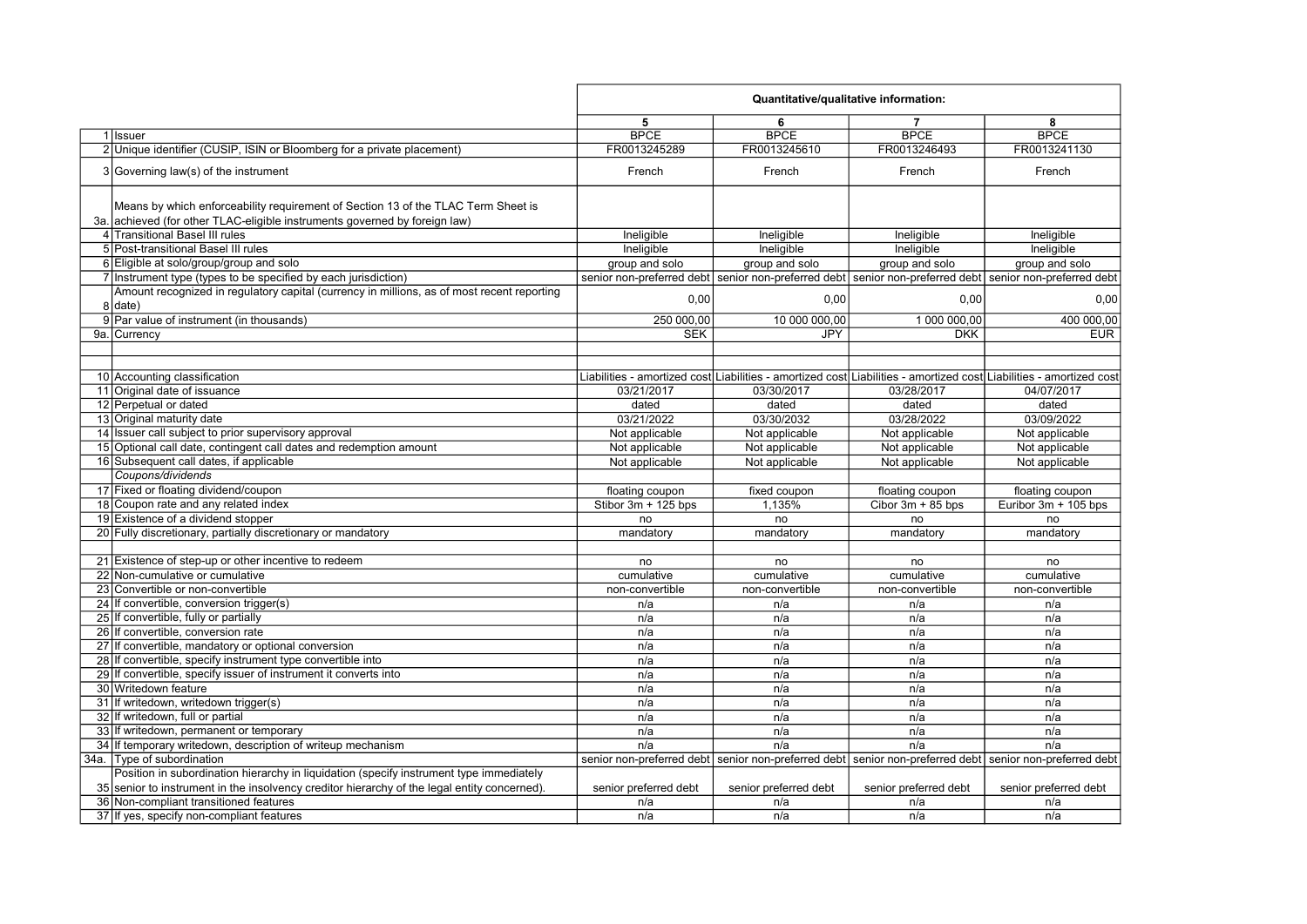|     |                                                                                                                                                              | Quantitative/qualitative information:          |                                                         |                                                           |                                                     |
|-----|--------------------------------------------------------------------------------------------------------------------------------------------------------------|------------------------------------------------|---------------------------------------------------------|-----------------------------------------------------------|-----------------------------------------------------|
|     |                                                                                                                                                              | 9                                              | 10                                                      | 11                                                        | 12                                                  |
|     | 1 Issuer                                                                                                                                                     | <b>BPCE</b>                                    | <b>BPCE</b>                                             | <b>BPCE</b>                                               | <b>BPCE</b>                                         |
|     | 2 Unique identifier (CUSIP, ISIN or Bloomberg for a private placement)                                                                                       |                                                | US05583JAA07 / US05584KAA60 US05583JAB89 / US05584KAB44 | FR0013262920                                              | JP525021AH75                                        |
|     | 3 Governing law(s) of the instrument                                                                                                                         | <b>New York State</b>                          | <b>New York State</b>                                   | French                                                    | Japanese                                            |
|     | Means by which enforceability requirement of Section 13 of the TLAC Term Sheet is<br>achieved (for other TLAC-eligible instruments governed by foreign law)  | bail-in clause in contractual<br>documentation | bail-in clause in contractual<br>documentation          |                                                           | bail-in clause in<br>contractual<br>documentation   |
| За. | 4 Transitional Basel III rules                                                                                                                               |                                                |                                                         |                                                           |                                                     |
|     | 5 Post-transitional Basel III rules                                                                                                                          | Ineligible                                     | Ineligible                                              | Ineligible                                                | Ineligible                                          |
|     | 6 Eligible at solo/group/group and solo                                                                                                                      | Ineligible                                     | Ineligible                                              | Ineligible                                                | Ineligible                                          |
|     |                                                                                                                                                              | group and solo                                 | group and solo                                          | group and solo                                            | group and solo                                      |
|     | 7 Instrument type (types to be specified by each jurisdiction)<br>Amount recognized in regulatory capital (currency in millions, as of most recent reporting | senior non-preferred debt                      | senior non-preferred debt                               |                                                           | senior non-preferred debt senior non-preferred debt |
|     | 8 date)                                                                                                                                                      | 0,00                                           | 0,00                                                    | 0,00                                                      | 0,00                                                |
|     | 9 Par value of instrument (in thousands)                                                                                                                     | 1 000 000,00                                   | 500 000,00                                              | 3 000 000,00                                              | 10 000 000,00                                       |
|     | 9a. Currency                                                                                                                                                 | <b>USD</b>                                     | <b>USD</b>                                              | <b>JPY</b>                                                | <b>JPY</b>                                          |
|     |                                                                                                                                                              |                                                |                                                         |                                                           |                                                     |
|     |                                                                                                                                                              |                                                |                                                         |                                                           |                                                     |
|     | 10 Accounting classification                                                                                                                                 | Liabilities - amortized cost                   | Liabilities - amortized cost                            | Liabilities - amortized cost Liabilities - amortized cost |                                                     |
|     | 11 Original date of issuance                                                                                                                                 | 05/22/2017                                     | 05/22/2017                                              | 06/23/2017                                                | 07/26/2017                                          |
|     | 12 Perpetual or dated                                                                                                                                        | dated                                          | dated                                                   | dated                                                     | dated                                               |
|     | 13 Original maturity date                                                                                                                                    | 05/22/2022                                     | 05/22/2022                                              | 06/23/2022                                                | 07/26/2022                                          |
|     | 14 Issuer call subject to prior supervisory approval                                                                                                         | Not applicable                                 | Not applicable                                          | Not applicable                                            | Not applicable                                      |
|     | 15 Optional call date, contingent call dates and redemption amount                                                                                           | Not applicable                                 | Not applicable                                          | Not applicable                                            | Not applicable                                      |
|     | 16 Subsequent call dates, if applicable                                                                                                                      | Not applicable                                 | Not applicable                                          | Not applicable                                            | Not applicable                                      |
|     | Coupons/dividends                                                                                                                                            |                                                |                                                         |                                                           |                                                     |
|     | 17 Fixed or floating dividend/coupon                                                                                                                         | fixed coupon                                   | floating coupon                                         | fixed coupon                                              | fixed coupon                                        |
|     | 18 Coupon rate and any related index                                                                                                                         | 3,000%                                         | Libor USD 3m + 122 bps                                  | 0,455%                                                    | 0,463%                                              |
|     | 19 Existence of a dividend stopper                                                                                                                           | no                                             | no                                                      | no                                                        | no                                                  |
|     | 20 Fully discretionary, partially discretionary or mandatory                                                                                                 | mandatory                                      | mandatory                                               | mandatory                                                 | mandatory                                           |
|     |                                                                                                                                                              |                                                |                                                         |                                                           |                                                     |
|     | 21 Existence of step-up or other incentive to redeem                                                                                                         | no                                             | no                                                      | no                                                        | no                                                  |
|     | 22 Non-cumulative or cumulative                                                                                                                              | cumulative                                     | cumulative                                              | cumulative                                                | cumulative                                          |
|     | 23 Convertible or non-convertible                                                                                                                            | non-convertible                                | non-convertible                                         | non-convertible                                           | non-convertible                                     |
|     | 24 If convertible, conversion trigger(s)                                                                                                                     | n/a                                            | n/a                                                     | n/a                                                       | n/a                                                 |
|     | 25 If convertible, fully or partially                                                                                                                        | n/a                                            | n/a                                                     | n/a                                                       | n/a                                                 |
|     | 26 If convertible, conversion rate                                                                                                                           | n/a                                            | n/a                                                     | n/a                                                       | n/a                                                 |
|     | 27 If convertible, mandatory or optional conversion                                                                                                          | n/a                                            | n/a                                                     | n/a                                                       | n/a                                                 |
|     | 28 If convertible, specify instrument type convertible into                                                                                                  | n/a                                            | n/a                                                     | n/a                                                       | n/a                                                 |
|     | 29 If convertible, specify issuer of instrument it converts into                                                                                             | n/a                                            | n/a                                                     | n/a                                                       | n/a                                                 |
|     | 30 Writedown feature                                                                                                                                         | n/a                                            | n/a                                                     | n/a                                                       | n/a                                                 |
|     | 31 If writedown, writedown trigger(s)                                                                                                                        | n/a                                            | n/a                                                     | n/a                                                       | n/a                                                 |
|     | 32 If writedown, full or partial                                                                                                                             | n/a                                            | n/a                                                     | n/a                                                       | n/a                                                 |
|     | 33 If writedown, permanent or temporary                                                                                                                      | n/a                                            | n/a                                                     | n/a                                                       | n/a                                                 |
|     | 34 If temporary writedown, description of writeup mechanism                                                                                                  | n/a                                            | n/a                                                     | n/a                                                       | n/a                                                 |
|     | 34a. Type of subordination                                                                                                                                   | senior non-preferred debt                      | senior non-preferred debt                               |                                                           | senior non-preferred debt senior non-preferred debt |
|     | Position in subordination hierarchy in liquidation (specify instrument type immediately                                                                      |                                                |                                                         |                                                           |                                                     |
|     | 35 senior to instrument in the insolvency creditor hierarchy of the legal entity concerned).                                                                 | senior preferred debt                          | senior preferred debt                                   | senior preferred debt                                     | senior preferred debt                               |
|     | 36 Non-compliant transitioned features                                                                                                                       | n/a                                            | n/a                                                     | n/a                                                       | n/a                                                 |
|     | 37 If yes, specify non-compliant features                                                                                                                    | n/a                                            | n/a                                                     | n/a                                                       | n/a                                                 |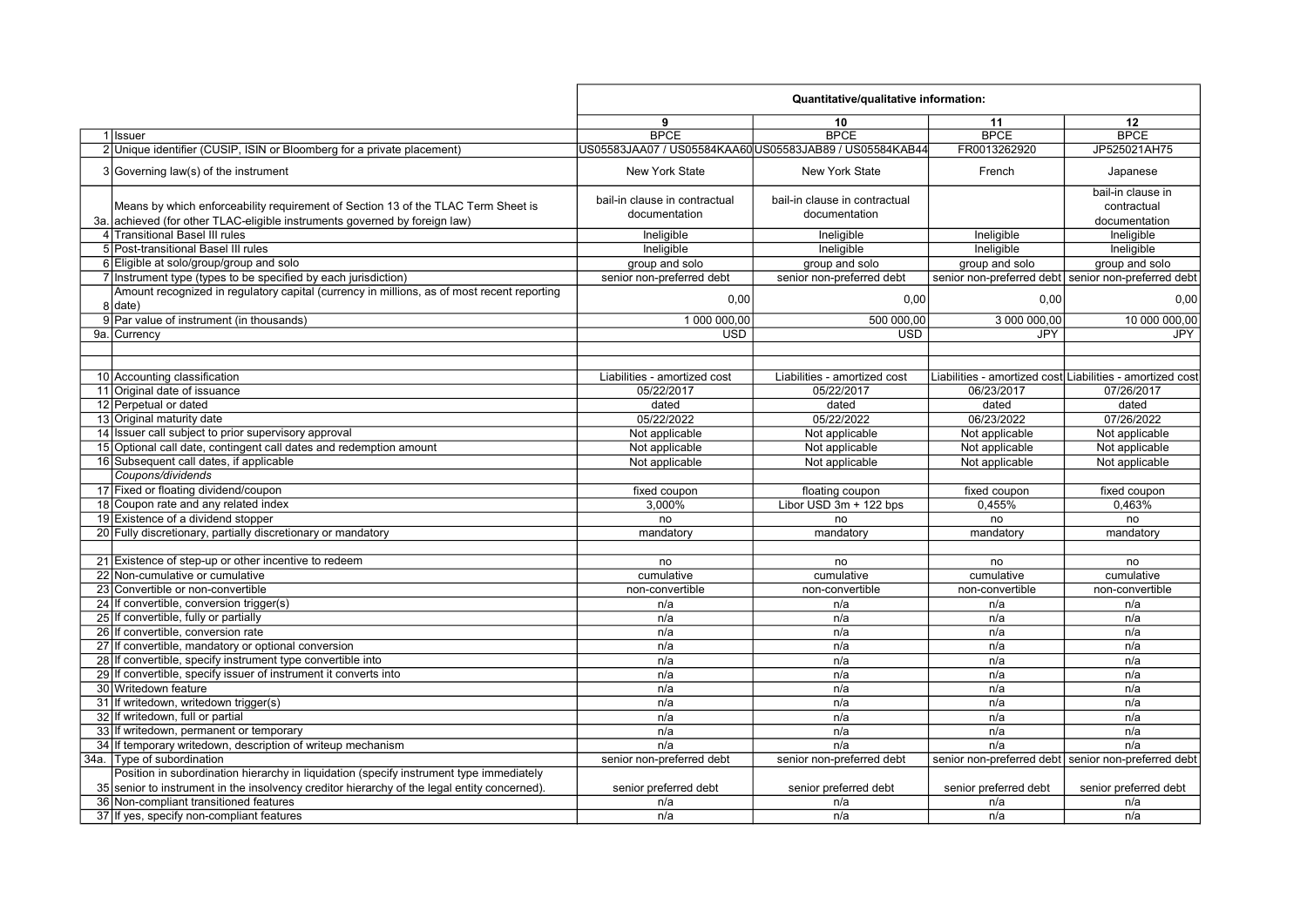|                                                                                                         | Quantitative/qualitative information: |                       |                                                                                        |                       |
|---------------------------------------------------------------------------------------------------------|---------------------------------------|-----------------------|----------------------------------------------------------------------------------------|-----------------------|
|                                                                                                         | 13                                    | 14                    | 15                                                                                     | 16                    |
| 1 Issuer                                                                                                | <b>BPCE</b>                           | <b>BPCE</b>           | <b>BPCE</b>                                                                            | <b>BPCE</b>           |
| 2 Unique identifier (CUSIP, ISIN or Bloomberg for a private placement)                                  | US05583JAC62 / US05584KAC27           | FR0013309317          | JP525021CJ14                                                                           | JP525021FJ11          |
| $3 Governing law(s)$ of the instrument                                                                  | New York State (United States)        | French                | Japanese                                                                               | Japanese              |
|                                                                                                         | bail-in clause in contractual         |                       | bail-in clause in                                                                      | bail-in clause in     |
| Means by which enforceability requirement of Section 13 of the TLAC Term Sheet is                       | documentation                         |                       | contractual                                                                            | contractual           |
| 3a. achieved (for other TLAC-eligible instruments governed by foreign law)                              |                                       |                       | documentation                                                                          | documentation         |
| 4 Transitional Basel III rules                                                                          | Ineligible                            | Ineligible            | Ineligible                                                                             | Ineligible            |
| 5 Post-transitional Basel III rules                                                                     | Ineligible                            | Ineligible            | Ineligible                                                                             | Ineligible            |
| 6 Eligible at solo/group/group and solo                                                                 | group and solo                        | group and solo        | group and solo                                                                         | group and solo        |
| 7 Instrument type (types to be specified by each jurisdiction)                                          | senior non-preferred debt             |                       | senior non-preferred debt senior non-preferred debt senior non-preferred debt          |                       |
| Amount recognized in regulatory capital (currency in millions, as of most recent reporting<br>$8$ date) | 0,00                                  | 0,00                  | 0,00                                                                                   | 0,00                  |
| 9 Par value of instrument (in thousands)                                                                | 1 250 000,00                          | 300 000,00            | 38 400 000,00                                                                          | 23 700 000,00         |
| 9a. Currency                                                                                            | <b>USD</b>                            | <b>EUR</b>            | <b>JPY</b>                                                                             | <b>JPY</b>            |
|                                                                                                         |                                       |                       |                                                                                        |                       |
|                                                                                                         |                                       |                       |                                                                                        |                       |
| 10 Accounting classification                                                                            | Liabilities - amortized cost          |                       | Liabilities - amortized cost Liabilities - amortized cost Liabilities - amortized cost |                       |
| 11 Original date of issuance                                                                            | 10/23/2017                            | 01/11/2018            | 01/25/2018                                                                             | 01/25/2018            |
| 12 Perpetual or dated                                                                                   | dated                                 | dated                 | dated                                                                                  | dated                 |
| 13 Original maturity date                                                                               | 10/23/2027                            | 01/11/2023            | 01/25/2023                                                                             | 01/25/2028            |
| 14 Issuer call subject to prior supervisory approval                                                    | Not applicable                        | Not applicable        | Not applicable                                                                         | Not applicable        |
| 15 Optional call date, contingent call dates and redemption amount                                      | Not applicable                        | Not applicable        | Not applicable                                                                         | Not applicable        |
| 16 Subsequent call dates, if applicable                                                                 | Not applicable                        | Not applicable        | Not applicable                                                                         | Not applicable        |
| Coupons/dividends                                                                                       |                                       |                       |                                                                                        |                       |
| 17 Fixed or floating dividend/coupon                                                                    | fixed coupon                          | floating coupon       | fixed coupon                                                                           | fixed coupon          |
| 18 Coupon rate and any related index                                                                    | 3,500%                                | Euribor 3m + 50 bps   | 0.385%                                                                                 | 0,734%                |
| 19 Existence of a dividend stopper                                                                      | no                                    | no                    | no                                                                                     | no                    |
| 20 Fully discretionary, partially discretionary or mandatory                                            | mandatory                             | mandatory             | mandatory                                                                              | mandatory             |
|                                                                                                         |                                       |                       |                                                                                        |                       |
| 21 Existence of step-up or other incentive to redeem                                                    | no                                    | no                    | no                                                                                     | no                    |
| 22 Non-cumulative or cumulative                                                                         | cumulative                            | cumulative            | cumulative                                                                             | cumulative            |
| 23 Convertible or non-convertible                                                                       | non-convertible                       | non-convertible       | non-convertible                                                                        | non-convertible       |
| 24 If convertible, conversion trigger(s)                                                                | n/a                                   | n/a                   | n/a                                                                                    | n/a                   |
| 25 If convertible, fully or partially                                                                   | n/a                                   | n/a                   | n/a                                                                                    | n/a                   |
| 26 If convertible, conversion rate                                                                      | n/a                                   | n/a                   | n/a                                                                                    | n/a                   |
| 27 If convertible, mandatory or optional conversion                                                     | n/a                                   | n/a                   | n/a                                                                                    | n/a                   |
| 28 If convertible, specify instrument type convertible into                                             | n/a                                   | n/a                   | n/a                                                                                    | n/a                   |
| 29 If convertible, specify issuer of instrument it converts into                                        | n/a                                   | n/a                   | n/a                                                                                    | n/a                   |
| 30 Writedown feature                                                                                    | n/a                                   | n/a                   | n/a                                                                                    | n/a                   |
| 31 If writedown, writedown trigger(s)                                                                   | n/a                                   | n/a                   | n/a                                                                                    | n/a                   |
| 32 If writedown, full or partial                                                                        | n/a                                   | n/a                   | n/a                                                                                    | n/a                   |
| 33 If writedown, permanent or temporary                                                                 | n/a                                   | n/a                   | n/a                                                                                    | n/a                   |
| 34 If temporary writedown, description of writeup mechanism                                             | n/a                                   | n/a                   | n/a                                                                                    | n/a                   |
| 34a. Type of subordination                                                                              | senior non-preferred debt             |                       | senior non-preferred debt senior non-preferred debt senior non-preferred debt          |                       |
| Position in subordination hierarchy in liquidation (specify instrument type immediately                 |                                       |                       |                                                                                        |                       |
| 35 senior to instrument in the insolvency creditor hierarchy of the legal entity concerned).            | senior preferred debt                 | senior preferred debt | senior preferred debt                                                                  | senior preferred debt |
| 36 Non-compliant transitioned features                                                                  | n/a                                   | n/a                   | n/a                                                                                    | n/a                   |
| 37 If yes, specify non-compliant features                                                               | n/a                                   | n/a                   | n/a                                                                                    | n/a                   |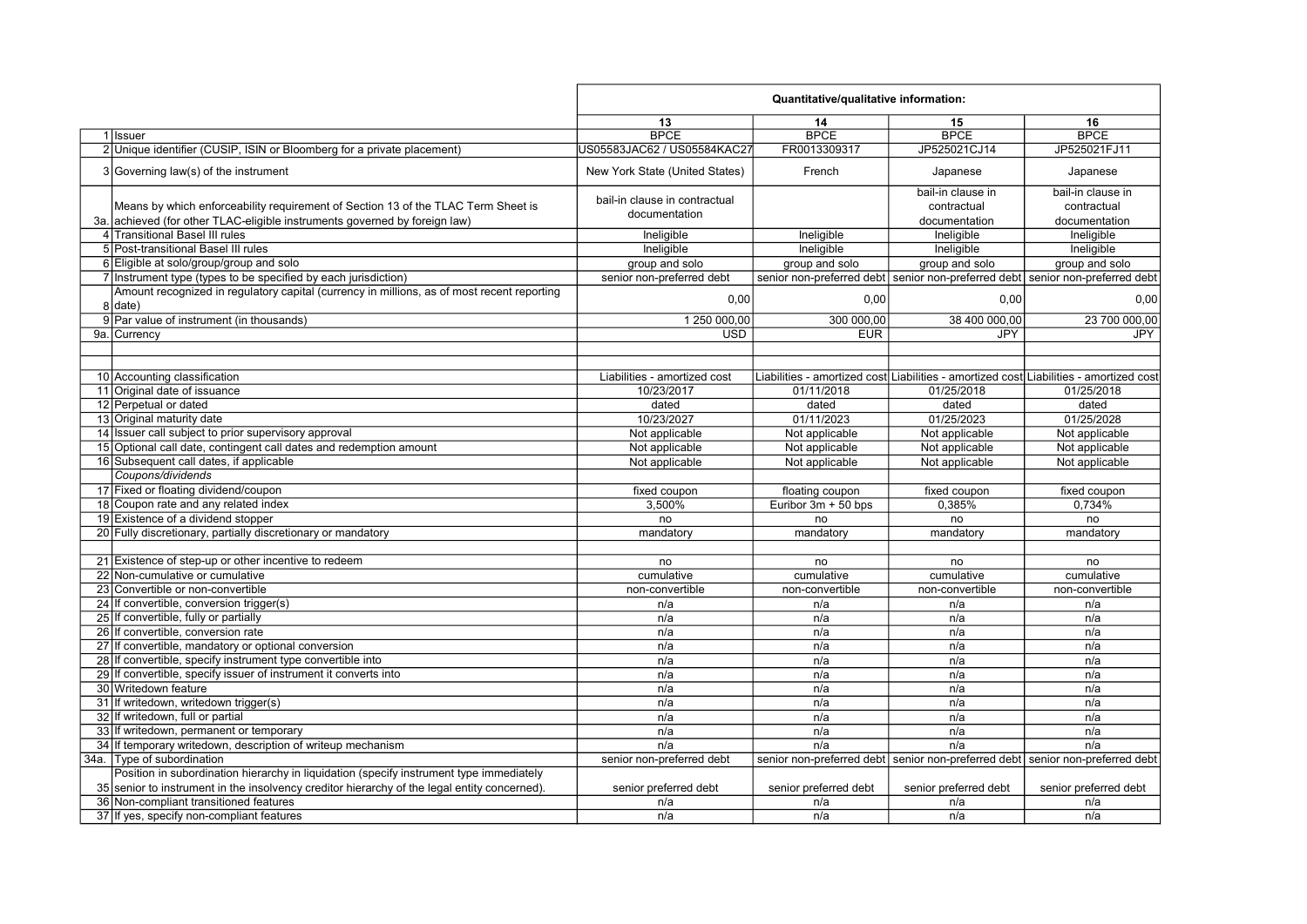|                                                                                              | Quantitative/qualitative information: |                       |                                                                                                                     |                       |
|----------------------------------------------------------------------------------------------|---------------------------------------|-----------------------|---------------------------------------------------------------------------------------------------------------------|-----------------------|
|                                                                                              | 17                                    | 18                    | 19                                                                                                                  | 20                    |
| 1 Issuer                                                                                     | <b>BPCE</b>                           | <b>BPCE</b>           | <b>BPCE</b>                                                                                                         | <b>BPCE</b>           |
| 2 Unique identifier (CUSIP, ISIN or Bloomberg for a private placement)                       | JP525021DJ13                          | FR0013312493          | FR0013312501                                                                                                        | FR0013323672          |
| 3 Governing law(s) of the instrument                                                         | Japanese                              | French                | French                                                                                                              | French                |
|                                                                                              | bail-in clause in                     |                       |                                                                                                                     |                       |
| Means by which enforceability requirement of Section 13 of the TLAC Term Sheet is            | contractual                           |                       |                                                                                                                     |                       |
| 3a. achieved (for other TLAC-eligible instruments governed by foreign law)                   | documentation                         |                       |                                                                                                                     |                       |
| 4 Transitional Basel III rules                                                               | Ineligible                            | Ineligible            | Ineligible                                                                                                          | Ineligible            |
| 5 Post-transitional Basel III rules                                                          | Ineligible                            | Ineligible            | Ineligible                                                                                                          | Ineligible            |
| 6 Eligible at solo/group/group and solo                                                      | group and solo                        | group and solo        | group and solo                                                                                                      | group and solo        |
| 7 Instrument type (types to be specified by each jurisdiction)                               |                                       |                       | senior non-preferred debt senior non-preferred debt senior non-preferred debt senior non-preferred debt             |                       |
| Amount recognized in regulatory capital (currency in millions, as of most recent reporting   |                                       |                       |                                                                                                                     |                       |
| $8$ date)                                                                                    | 0,00                                  | 0,00                  | 0,00                                                                                                                | 0,00                  |
| 9 Par value of instrument (in thousands)                                                     | 1 100 000,00                          | 1 000 000,00          | 750 000,00                                                                                                          | 750 000,00            |
| 9a. Currency                                                                                 | JPY                                   | <b>EUR</b>            | <b>EUR</b>                                                                                                          | <b>EUR</b>            |
|                                                                                              |                                       |                       |                                                                                                                     |                       |
|                                                                                              |                                       |                       |                                                                                                                     |                       |
| 10 Accounting classification                                                                 |                                       |                       | Liabilities - amortized cost Liabilities - amortized cost Liabilities - amortized cost Liabilities - amortized cost |                       |
| 11 Original date of issuance                                                                 | 01/25/2018                            | 01/31/2018            | 01/31/2018                                                                                                          | 03/23/2018            |
| 12 Perpetual or dated                                                                        | dated                                 | dated                 | dated                                                                                                               | dated                 |
| 13 Original maturity date                                                                    | 01/25/2033                            | 01/31/2024            | 01/31/2028                                                                                                          | 03/23/2023            |
| 14 Issuer call subject to prior supervisory approval                                         | Not applicable                        | Not applicable        | Not applicable                                                                                                      | Not applicable        |
| 15 Optional call date, contingent call dates and redemption amount                           | Not applicable                        | Not applicable        | Not applicable                                                                                                      | Not applicable        |
| 16 Subsequent call dates, if applicable                                                      | Not applicable                        | Not applicable        | Not applicable                                                                                                      | Not applicable        |
| Coupons/dividends                                                                            |                                       |                       |                                                                                                                     |                       |
| 17 Fixed or floating dividend/coupon                                                         | fixed coupon                          | fixed coupon          | fixed coupon                                                                                                        | floating coupon       |
| 18 Coupon rate and any related index                                                         | 0,917%                                | 0,875%                | 1,625%                                                                                                              | Euribor $3m + 50$ bps |
| 19 Existence of a dividend stopper                                                           | no                                    | no                    | no                                                                                                                  | no                    |
| 20 Fully discretionary, partially discretionary or mandatory                                 | mandatory                             | mandatory             | mandatory                                                                                                           | mandatory             |
|                                                                                              |                                       |                       |                                                                                                                     |                       |
| 21 Existence of step-up or other incentive to redeem                                         | no                                    | no                    | no                                                                                                                  | no                    |
| 22 Non-cumulative or cumulative                                                              | cumulative                            | cumulative            | cumulative                                                                                                          | cumulative            |
| 23 Convertible or non-convertible                                                            | non-convertible                       | non-convertible       | non-convertible                                                                                                     | non-convertible       |
| 24 If convertible, conversion trigger(s)                                                     | n/a                                   | n/a                   | n/a                                                                                                                 | n/a                   |
| 25 If convertible, fully or partially                                                        | n/a                                   | n/a                   | n/a                                                                                                                 | n/a                   |
| 26 If convertible, conversion rate                                                           | n/a                                   | n/a                   | n/a                                                                                                                 | n/a                   |
| 27 If convertible, mandatory or optional conversion                                          | n/a                                   | n/a                   | n/a                                                                                                                 | n/a                   |
| 28 If convertible, specify instrument type convertible into                                  | n/a                                   | n/a                   | n/a                                                                                                                 | n/a                   |
| 29 If convertible, specify issuer of instrument it converts into                             | n/a                                   | n/a                   | n/a                                                                                                                 | n/a                   |
| 30 Writedown feature                                                                         | n/a                                   | n/a                   | n/a                                                                                                                 | n/a                   |
| 31 If writedown, writedown trigger(s)                                                        | n/a                                   | n/a                   | n/a                                                                                                                 | n/a                   |
| 32 If writedown, full or partial                                                             | n/a                                   | n/a                   | n/a                                                                                                                 | n/a                   |
| 33 If writedown, permanent or temporary                                                      | n/a                                   | n/a                   | n/a                                                                                                                 | n/a                   |
| 34 If temporary writedown, description of writeup mechanism                                  | n/a                                   | n/a                   | n/a                                                                                                                 | n/a                   |
| 34a. Type of subordination                                                                   |                                       |                       | senior non-preferred debt senior non-preferred debt senior non-preferred debt senior non-preferred debt             |                       |
| Position in subordination hierarchy in liquidation (specify instrument type immediately      |                                       |                       |                                                                                                                     |                       |
| 35 senior to instrument in the insolvency creditor hierarchy of the legal entity concerned). | senior preferred debt                 | senior preferred debt | senior preferred debt                                                                                               | senior preferred debt |
| 36 Non-compliant transitioned features                                                       | n/a                                   | n/a                   | n/a                                                                                                                 | n/a                   |
| 37 If yes, specify non-compliant features                                                    | n/a                                   | n/a                   | n/a                                                                                                                 | n/a                   |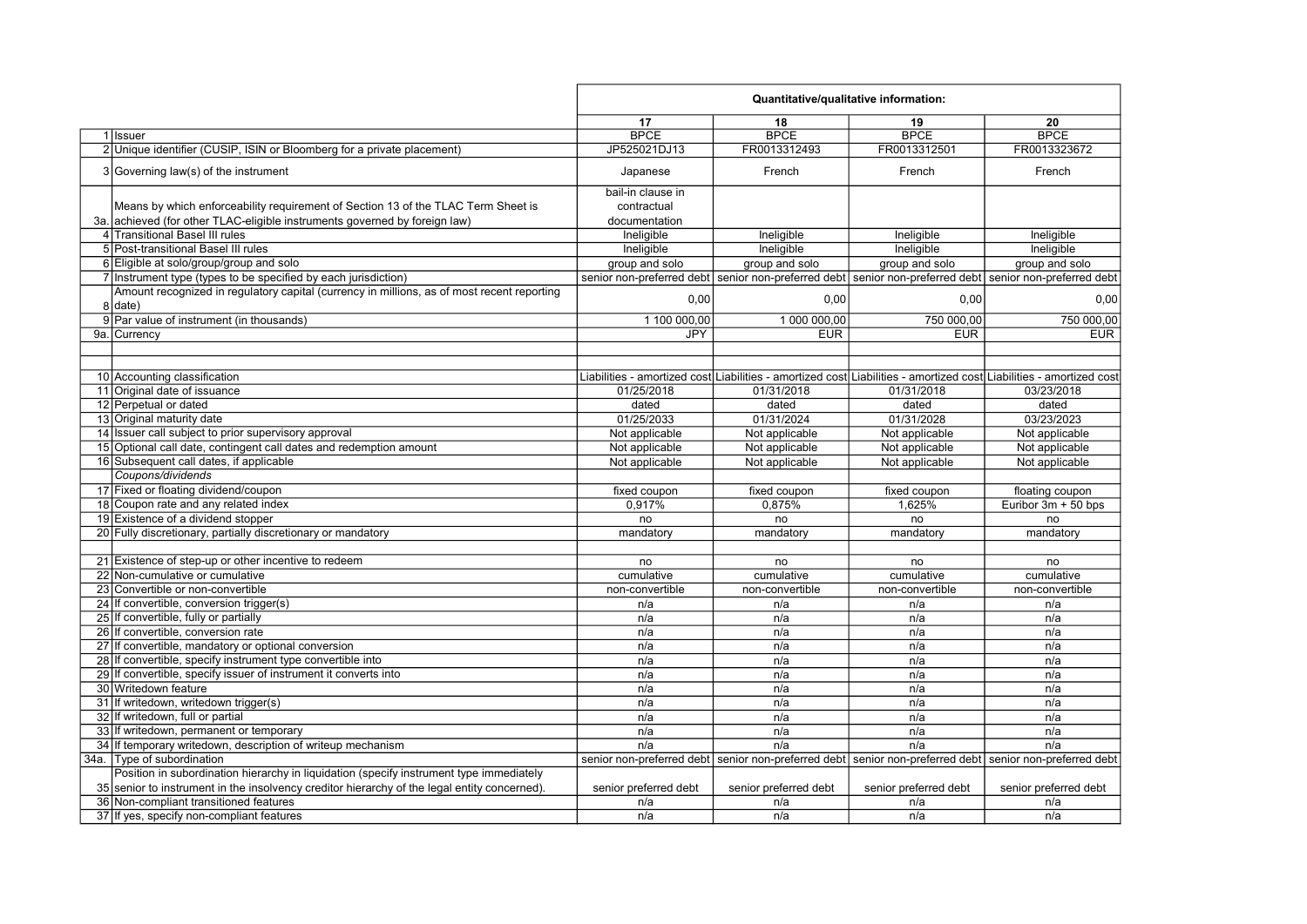|                                                                                              | Quantitative/qualitative information: |                       |                                                                                                         |                                                                                                                     |
|----------------------------------------------------------------------------------------------|---------------------------------------|-----------------------|---------------------------------------------------------------------------------------------------------|---------------------------------------------------------------------------------------------------------------------|
|                                                                                              | 21                                    | 22                    | 23                                                                                                      | 24                                                                                                                  |
| 1 Issuer                                                                                     | <b>BPCE</b>                           | <b>BPCE</b>           | <b>BPCE</b>                                                                                             | <b>BPCE</b>                                                                                                         |
| 2 Unique identifier (CUSIP, ISIN or Bloomberg for a private placement)                       | FR0013323664                          | FR0013328465          | AU3CB0252625                                                                                            | FR0013323672                                                                                                        |
| $3 Governing law(s)$ of the instrument                                                       | French                                | French                | <b>New South Wales</b><br>(Australia)                                                                   | French                                                                                                              |
|                                                                                              |                                       |                       | bail-in clause in                                                                                       |                                                                                                                     |
| Means by which enforceability requirement of Section 13 of the TLAC Term Sheet is            |                                       |                       | contractual                                                                                             |                                                                                                                     |
| 3a, achieved (for other TLAC-eligible instruments governed by foreign law)                   |                                       |                       | documentation                                                                                           |                                                                                                                     |
| 4 Transitional Basel III rules                                                               | Ineligible                            | Ineligible            | Ineligible                                                                                              | Ineligible                                                                                                          |
| 5 Post-transitional Basel III rules                                                          | Ineligible                            | Ineligible            | Ineligible                                                                                              | Ineligible                                                                                                          |
| 6 Eligible at solo/group/group and solo                                                      | group and solo                        | group and solo        | group and solo                                                                                          | group and solo                                                                                                      |
| 7 Instrument type (types to be specified by each jurisdiction)                               |                                       |                       |                                                                                                         | senior non-preferred debt senior non-preferred debt senior non-preferred debt senior non-preferred debt             |
| Amount recognized in regulatory capital (currency in millions, as of most recent reporting   |                                       |                       |                                                                                                         |                                                                                                                     |
| 8 date)                                                                                      | 0,00                                  | 0,00                  | 0,00                                                                                                    | 0,00                                                                                                                |
| 9 Par value of instrument (in thousands)                                                     | 750 000,00                            | 70 000,00             | 330 000,00                                                                                              | 200 000,00                                                                                                          |
| 9a. Currency                                                                                 | <b>EUR</b>                            | <b>EUR</b>            | <b>AUD</b>                                                                                              | <b>EUR</b>                                                                                                          |
|                                                                                              |                                       |                       |                                                                                                         |                                                                                                                     |
|                                                                                              |                                       |                       |                                                                                                         |                                                                                                                     |
| 10 Accounting classification                                                                 |                                       |                       |                                                                                                         | Liabilities - amortized cost Liabilities - amortized cost Liabilities - amortized cost Liabilities - amortized cost |
| 11 Original date of issuance                                                                 | 03/23/2018                            | 04/16/2018            | 04/26/2018                                                                                              | 05/03/2018                                                                                                          |
| 12 Perpetual or dated                                                                        | dated                                 | dated                 | dated                                                                                                   | dated                                                                                                               |
| 13 Original maturity date                                                                    | 03/23/2026                            | 10/16/2031            | 04/26/2028                                                                                              | 03/23/2023                                                                                                          |
| 14 Issuer call subject to prior supervisory approval                                         | Not applicable                        | Not applicable        | Not applicable                                                                                          | Not applicable                                                                                                      |
| 15 Optional call date, contingent call dates and redemption amount                           | Not applicable                        | Not applicable        | Not applicable                                                                                          | Not applicable                                                                                                      |
| 16 Subsequent call dates, if applicable                                                      | Not applicable                        | Not applicable        | Not applicable                                                                                          | Not applicable                                                                                                      |
| Coupons/dividends                                                                            |                                       |                       |                                                                                                         |                                                                                                                     |
| 17 Fixed or floating dividend/coupon                                                         | fixed coupon                          | fixed coupon          | fixed coupon                                                                                            | floating coupon                                                                                                     |
| 18 Coupon rate and any related index                                                         | 1,375%                                | 2,000%                | 4,500%                                                                                                  | Euribor 3m + 50 bps                                                                                                 |
| 19 Existence of a dividend stopper                                                           | no                                    | no                    | no                                                                                                      | no                                                                                                                  |
| 20 Fully discretionary, partially discretionary or mandatory                                 | mandatory                             | mandatory             | mandatory                                                                                               | mandatory                                                                                                           |
|                                                                                              |                                       |                       |                                                                                                         |                                                                                                                     |
| 21 Existence of step-up or other incentive to redeem                                         | no                                    | no                    | no                                                                                                      | no                                                                                                                  |
| 22 Non-cumulative or cumulative                                                              | cumulative                            | cumulative            | cumulative                                                                                              | cumulative                                                                                                          |
| 23 Convertible or non-convertible                                                            | non-convertible                       | non-convertible       | non-convertible                                                                                         | non-convertible                                                                                                     |
| 24 If convertible, conversion trigger(s)                                                     | n/a                                   | n/a                   | n/a                                                                                                     | n/a                                                                                                                 |
| 25 If convertible, fully or partially                                                        | n/a                                   | n/a                   | n/a                                                                                                     | n/a                                                                                                                 |
| 26 If convertible, conversion rate                                                           | n/a                                   | n/a                   | n/a                                                                                                     | n/a                                                                                                                 |
| 27 If convertible, mandatory or optional conversion                                          | n/a                                   | n/a                   | n/a                                                                                                     | n/a                                                                                                                 |
| 28 If convertible, specify instrument type convertible into                                  | n/a                                   | n/a                   | n/a                                                                                                     | n/a                                                                                                                 |
| 29 If convertible, specify issuer of instrument it converts into                             | n/a                                   | n/a                   | n/a                                                                                                     | n/a                                                                                                                 |
| 30 Writedown feature                                                                         | n/a                                   | n/a                   | n/a                                                                                                     | n/a                                                                                                                 |
| 31 If writedown, writedown trigger(s)                                                        | n/a                                   | n/a                   | n/a                                                                                                     | n/a                                                                                                                 |
| 32 If writedown, full or partial                                                             | n/a                                   | n/a                   | n/a                                                                                                     | n/a                                                                                                                 |
| 33 If writedown, permanent or temporary                                                      | n/a                                   | n/a                   | n/a                                                                                                     | n/a                                                                                                                 |
| 34 If temporary writedown, description of writeup mechanism                                  | n/a                                   | n/a                   | n/a                                                                                                     | n/a                                                                                                                 |
| 34a. Type of subordination                                                                   |                                       |                       | senior non-preferred debt senior non-preferred debt senior non-preferred debt senior non-preferred debt |                                                                                                                     |
| Position in subordination hierarchy in liquidation (specify instrument type immediately      |                                       |                       |                                                                                                         |                                                                                                                     |
| 35 senior to instrument in the insolvency creditor hierarchy of the legal entity concerned). | senior preferred debt                 | senior preferred debt | senior preferred debt                                                                                   | senior preferred debt                                                                                               |
| 36 Non-compliant transitioned features                                                       | n/a                                   | n/a                   | n/a                                                                                                     | n/a                                                                                                                 |
| 37 If yes, specify non-compliant features                                                    | n/a                                   | n/a                   | n/a                                                                                                     | n/a                                                                                                                 |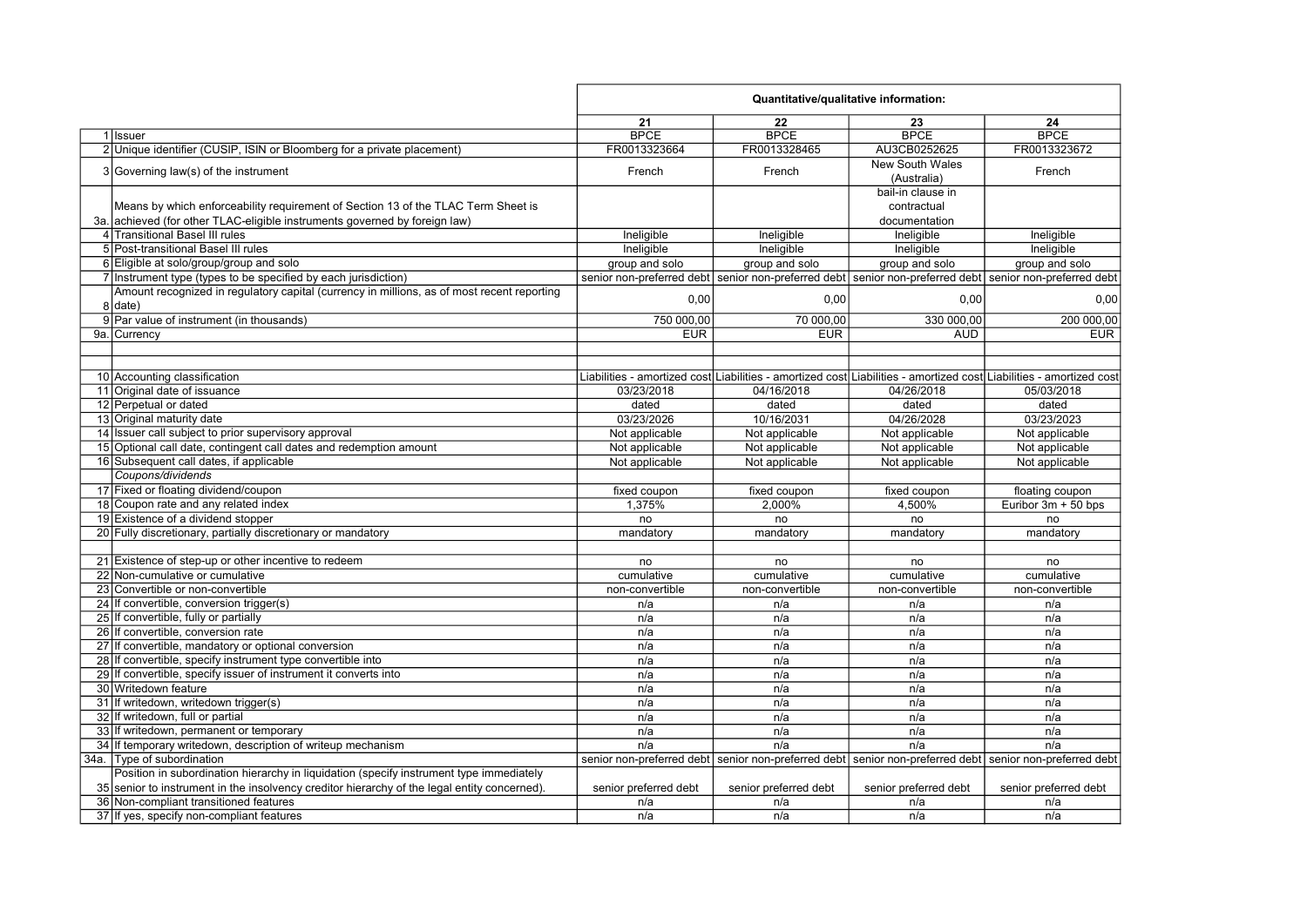|                                                                                                       | Quantitative/qualitative information: |                       |                                                                                                                     |                       |
|-------------------------------------------------------------------------------------------------------|---------------------------------------|-----------------------|---------------------------------------------------------------------------------------------------------------------|-----------------------|
|                                                                                                       | 25                                    | 26                    | 27                                                                                                                  | 28                    |
| $1$ Issuer                                                                                            | <b>BPCE</b>                           | <b>BPCE</b>           | <b>BPCE</b>                                                                                                         | <b>BPCE</b>           |
| 2 Unique identifier (CUSIP, ISIN or Bloomberg for a private placement)                                | FR0013332616                          | JP525021DJ70          | JP525021EJ79                                                                                                        | JP525021CJ71          |
| 3 Governing law(s) of the instrument                                                                  | French                                | Japanese              | Japanese                                                                                                            | Japanese              |
|                                                                                                       |                                       | bail-in clause in     | bail-in clause in                                                                                                   | bail-in clause in     |
| Means by which enforceability requirement of Section 13 of the TLAC Term Sheet is                     |                                       | contractual           | contractual                                                                                                         | contractual           |
| 3a. achieved (for other TLAC-eligible instruments governed by foreign law)                            |                                       | documentation         | documentation                                                                                                       | documentation         |
| 4 Transitional Basel III rules                                                                        | Ineligible                            | Ineligible            | Ineligible                                                                                                          | Ineligible            |
| 5 Post-transitional Basel III rules                                                                   | Ineligible                            | Ineligible            | Ineligible                                                                                                          | Ineligible            |
| 6 Eligible at solo/group/group and solo                                                               | group and solo                        | group and solo        | group and solo                                                                                                      | group and solo        |
| 7 Instrument type (types to be specified by each jurisdiction)                                        |                                       |                       | senior non-preferred debt senior non-preferred debt senior non-preferred debt senior non-preferred debt             |                       |
| Amount recognized in regulatory capital (currency in millions, as of most recent reporting<br>8 date) | 0,00                                  | 0,00                  | 0,00                                                                                                                | 0,00                  |
| 9 Par value of instrument (in thousands)                                                              | 420 000,00                            | 66 100 000,00         | 40 000 000,00                                                                                                       | 10 900 000,00         |
| 9a. Currency                                                                                          | <b>CNH</b>                            | JPY                   | <b>JPY</b>                                                                                                          | <b>JPY</b>            |
|                                                                                                       |                                       |                       |                                                                                                                     |                       |
|                                                                                                       |                                       |                       |                                                                                                                     |                       |
| 10 Accounting classification                                                                          |                                       |                       | Liabilities - amortized cost Liabilities - amortized cost Liabilities - amortized cost Liabilities - amortized cost |                       |
| 11 Original date of issuance                                                                          | 05/11/2018                            | 07/12/2018            | 07/12/2018                                                                                                          | 07/12/2018            |
| 12 Perpetual or dated                                                                                 | dated                                 | dated                 | dated                                                                                                               | dated                 |
| 13 Original maturity date                                                                             | 05/11/2023                            | 07/12/2023            | 07/12/2028                                                                                                          | 07/12/2028            |
| 14 Issuer call subject to prior supervisory approval                                                  | Not applicable                        | Not applicable        | Not applicable                                                                                                      | Not applicable        |
| 15 Optional call date, contingent call dates and redemption amount                                    | Not applicable                        | Not applicable        | Not applicable                                                                                                      | Not applicable        |
| 16 Subsequent call dates, if applicable                                                               | Not applicable                        | Not applicable        | Not applicable                                                                                                      | Not applicable        |
| Coupons/dividends                                                                                     |                                       |                       |                                                                                                                     |                       |
| 17 Fixed or floating dividend/coupon                                                                  | fixed coupon                          | fixed coupon          | fixed coupon                                                                                                        | fixed coupon          |
| 18 Coupon rate and any related index                                                                  | 4.950%                                | 0.645%                | 0.989%                                                                                                              | 0.989%                |
| 19 Existence of a dividend stopper                                                                    | no                                    | no                    | no                                                                                                                  | no                    |
| 20 Fully discretionary, partially discretionary or mandatory                                          | mandatory                             | mandatory             | mandatory                                                                                                           | mandatory             |
|                                                                                                       |                                       |                       |                                                                                                                     |                       |
| 21 Existence of step-up or other incentive to redeem                                                  | no                                    | no                    | no                                                                                                                  | no                    |
| 22 Non-cumulative or cumulative                                                                       | cumulative                            | cumulative            | cumulative                                                                                                          | cumulative            |
| 23 Convertible or non-convertible                                                                     | non-convertible                       | non-convertible       | non-convertible                                                                                                     | non-convertible       |
| 24 If convertible, conversion trigger(s)                                                              | n/a                                   | n/a                   | n/a                                                                                                                 | n/a                   |
| 25 If convertible, fully or partially                                                                 | n/a                                   | n/a                   | n/a                                                                                                                 | n/a                   |
| 26 If convertible, conversion rate                                                                    | n/a                                   | n/a                   | n/a                                                                                                                 | n/a                   |
| 27 If convertible, mandatory or optional conversion                                                   | n/a                                   | n/a                   | n/a                                                                                                                 | n/a                   |
| 28 If convertible, specify instrument type convertible into                                           | n/a                                   | n/a                   | n/a                                                                                                                 | n/a                   |
| 29 If convertible, specify issuer of instrument it converts into                                      | n/a                                   | n/a                   | n/a                                                                                                                 | n/a                   |
| 30 Writedown feature                                                                                  | n/a                                   | n/a                   | n/a                                                                                                                 | n/a                   |
| 31 If writedown, writedown trigger(s)                                                                 | n/a                                   | n/a                   | n/a                                                                                                                 | n/a                   |
| 32 If writedown, full or partial                                                                      | n/a                                   | n/a                   | n/a                                                                                                                 | n/a                   |
| 33 If writedown, permanent or temporary                                                               | n/a                                   | n/a                   | n/a                                                                                                                 | n/a                   |
| 34 If temporary writedown, description of writeup mechanism                                           | n/a                                   | n/a                   | n/a                                                                                                                 | n/a                   |
| 34a. Type of subordination                                                                            |                                       |                       | senior non-preferred debt senior non-preferred debt senior non-preferred debt senior non-preferred debt             |                       |
| Position in subordination hierarchy in liquidation (specify instrument type immediately               |                                       |                       |                                                                                                                     |                       |
| 35 senior to instrument in the insolvency creditor hierarchy of the legal entity concerned).          | senior preferred debt                 | senior preferred debt | senior preferred debt                                                                                               | senior preferred debt |
| 36 Non-compliant transitioned features                                                                | n/a                                   | n/a                   | n/a                                                                                                                 | n/a                   |
| 37 If yes, specify non-compliant features                                                             | n/a                                   | n/a                   | n/a                                                                                                                 | n/a                   |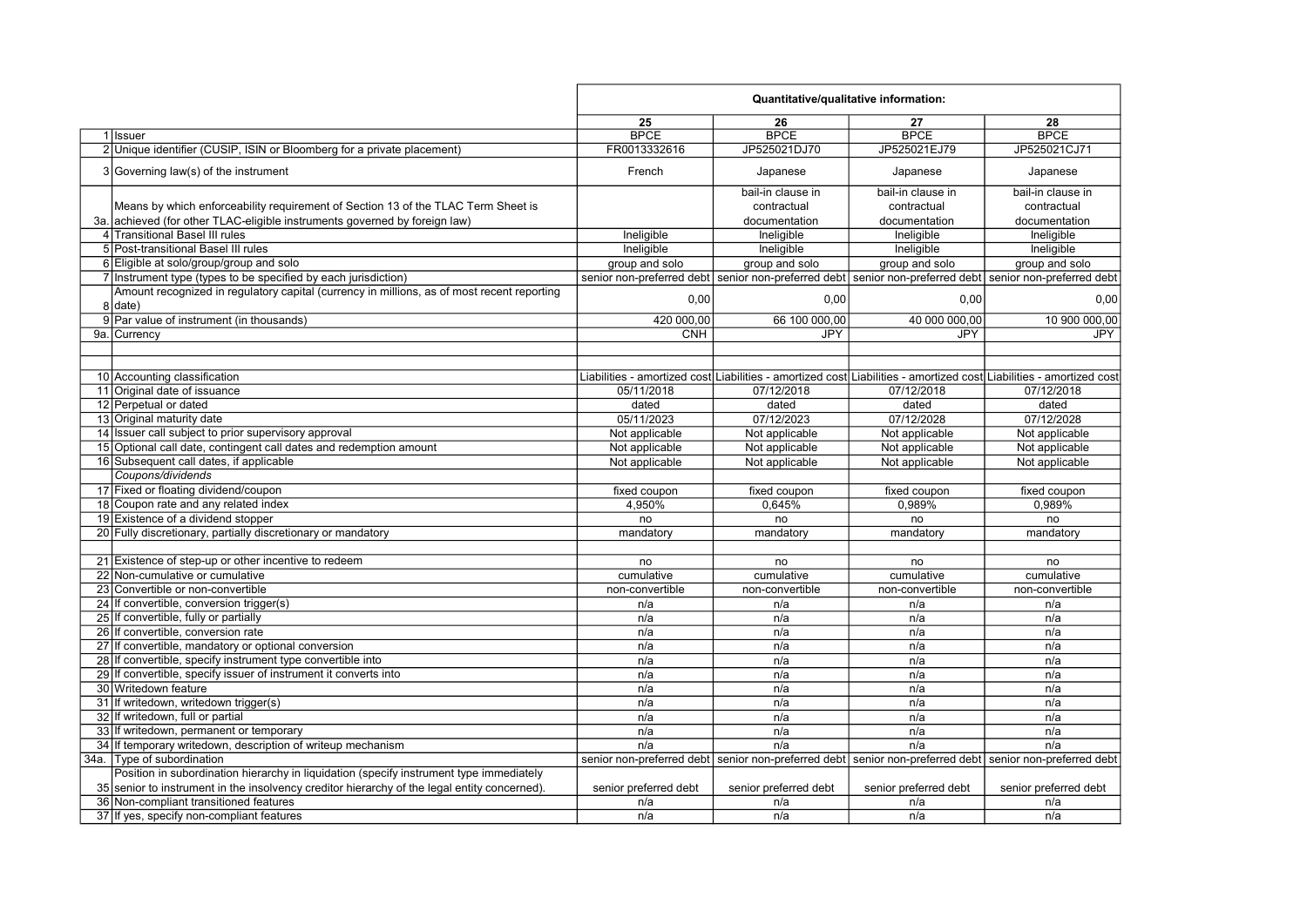|      |                                                                                                                                                                 |                                                | Quantitative/qualitative information:          |                                                                                 |                              |
|------|-----------------------------------------------------------------------------------------------------------------------------------------------------------------|------------------------------------------------|------------------------------------------------|---------------------------------------------------------------------------------|------------------------------|
|      |                                                                                                                                                                 | 29                                             | 30                                             | 31                                                                              | 32                           |
|      | 1 Issuer                                                                                                                                                        | <b>BPCE</b>                                    | <b>BPCE</b>                                    | <b>BPCE</b>                                                                     | <b>BPCE</b>                  |
|      | 2 Unique identifier (CUSIP, ISIN or Bloomberg for a private placement)                                                                                          |                                                |                                                | JS05583JAF93 / US05584KAF5 S05583JAD46 / US05584KAD0US05583JAE29 / US05584KAE82 | FR0013368115                 |
|      | 3 Governing law(s) of the instrument                                                                                                                            | New York State (United States)                 | New York State (United<br>States)              | New York State (United States)                                                  | French                       |
|      | Means by which enforceability requirement of Section 13 of the TLAC Term Sheet is<br>3a. achieved (for other TLAC-eligible instruments governed by foreign law) | bail-in clause in contractual<br>documentation | bail-in clause in contractual<br>documentation | bail-in clause in contractual<br>documentation                                  |                              |
|      | 4 Transitional Basel III rules                                                                                                                                  | Ineligible                                     | Ineligible                                     | Ineligible                                                                      | Ineligible                   |
|      | 5 Post-transitional Basel III rules                                                                                                                             | Ineligible                                     | Ineligible                                     | Ineligible                                                                      | Ineligible                   |
|      | 6 Eligible at solo/group/group and solo                                                                                                                         | group and solo                                 | group and solo                                 | group and solo                                                                  | group and solo               |
|      | 7 Instrument type (types to be specified by each jurisdiction)                                                                                                  | senior non-preferred debt                      | senior non-preferred debt                      | senior non-preferred debt                                                       | senior non-preferred debt    |
|      | Amount recognized in regulatory capital (currency in millions, as of most recent reporting                                                                      |                                                |                                                |                                                                                 |                              |
|      | 8 date)                                                                                                                                                         | 0,00                                           | 0,00                                           | 0,00                                                                            | 0,00                         |
|      | 9 Par value of instrument (in thousands)                                                                                                                        | 750 000,00                                     | 500 000,00                                     | 750 000,00                                                                      | 13 000,00                    |
|      | 9a. Currency                                                                                                                                                    | <b>USD</b>                                     | <b>USD</b>                                     | <b>USD</b>                                                                      | <b>EUR</b>                   |
|      |                                                                                                                                                                 |                                                |                                                |                                                                                 |                              |
|      |                                                                                                                                                                 |                                                |                                                |                                                                                 |                              |
|      | 10 Accounting classification                                                                                                                                    | Liabilities - amortized cost                   | Liabilities - amortized cost                   | Liabilities - amortized cost                                                    | Liabilities - amortized cost |
|      | 11 Original date of issuance                                                                                                                                    | 09/12/2018                                     | 09/12/2018                                     | 09/12/2018                                                                      | 09/28/2018                   |
|      | 12 Perpetual or dated                                                                                                                                           | dated                                          | dated                                          | dated                                                                           | dated                        |
|      | 13 Original maturity date                                                                                                                                       | 09/12/2023                                     | 09/12/2023                                     | 09/12/2028                                                                      | 09/28/2029                   |
|      | 14 Issuer call subject to prior supervisory approval                                                                                                            | Not applicable                                 | Not applicable                                 | Not applicable                                                                  | Not applicable               |
|      | 15 Optional call date, contingent call dates and redemption amount                                                                                              | Not applicable                                 | Not applicable                                 | Not applicable                                                                  | Not applicable               |
|      | 16 Subsequent call dates, if applicable                                                                                                                         | Not applicable                                 | Not applicable                                 | Not applicable                                                                  | Not applicable               |
|      | Coupons/dividends                                                                                                                                               |                                                |                                                |                                                                                 |                              |
|      | 17 Fixed or floating dividend/coupon                                                                                                                            | fixed coupon                                   | floating coupon                                | fixed coupon                                                                    | fixed coupon                 |
|      | 18 Coupon rate and any related index                                                                                                                            | 4,000%                                         | Libor USD 3m + 124 bps                         | 4,625%                                                                          | 2,116%                       |
|      | 19 Existence of a dividend stopper                                                                                                                              | no                                             | no                                             | no                                                                              | no                           |
|      | 20 Fully discretionary, partially discretionary or mandatory                                                                                                    | mandatory                                      | mandatory                                      | mandatory                                                                       | mandatory                    |
|      |                                                                                                                                                                 |                                                |                                                |                                                                                 |                              |
|      | 21 Existence of step-up or other incentive to redeem                                                                                                            | no                                             | no                                             | no                                                                              | no                           |
|      | 22 Non-cumulative or cumulative                                                                                                                                 | cumulative                                     | cumulative                                     | cumulative                                                                      | cumulative                   |
|      | 23 Convertible or non-convertible                                                                                                                               | non-convertible                                | non-convertible                                | non-convertible                                                                 | non-convertible              |
|      | 24 If convertible, conversion trigger(s)                                                                                                                        | n/a                                            | n/a                                            | n/a                                                                             | n/a                          |
|      | 25 If convertible, fully or partially                                                                                                                           | n/a                                            | n/a                                            | n/a                                                                             | n/a                          |
|      | 26 If convertible, conversion rate                                                                                                                              | n/a                                            | n/a                                            | n/a                                                                             | n/a                          |
|      | 27 If convertible, mandatory or optional conversion                                                                                                             | n/a                                            | n/a                                            | n/a                                                                             | n/a                          |
|      | 28 If convertible, specify instrument type convertible into                                                                                                     | n/a                                            | n/a                                            | n/a                                                                             | n/a                          |
|      | 29 If convertible, specify issuer of instrument it converts into                                                                                                | n/a                                            | n/a                                            | n/a                                                                             | n/a                          |
|      | 30 Writedown feature                                                                                                                                            | n/a                                            | n/a                                            | n/a                                                                             | n/a                          |
|      | 31 If writedown, writedown trigger(s)                                                                                                                           | n/a                                            | n/a                                            | n/a                                                                             | n/a                          |
|      | 32 If writedown, full or partial                                                                                                                                | n/a                                            | n/a                                            | n/a                                                                             | n/a                          |
|      | 33 If writedown, permanent or temporary                                                                                                                         | n/a                                            | n/a                                            | n/a                                                                             | n/a                          |
|      | 34 If temporary writedown, description of writeup mechanism                                                                                                     | n/a                                            | n/a                                            | n/a                                                                             | n/a                          |
| 34a. | Type of subordination                                                                                                                                           | senior non-preferred debt                      | senior non-preferred debt                      | senior non-preferred debt                                                       | senior non-preferred debt    |
|      | Position in subordination hierarchy in liquidation (specify instrument type immediately                                                                         |                                                |                                                |                                                                                 |                              |
|      | 35 senior to instrument in the insolvency creditor hierarchy of the legal entity concerned).                                                                    | senior preferred debt                          | senior preferred debt                          | senior preferred debt                                                           | senior preferred debt        |
|      | 36 Non-compliant transitioned features                                                                                                                          | n/a                                            | n/a                                            | n/a                                                                             | n/a                          |
|      | 37 If yes, specify non-compliant features                                                                                                                       | n/a                                            | n/a                                            | n/a                                                                             | n/a                          |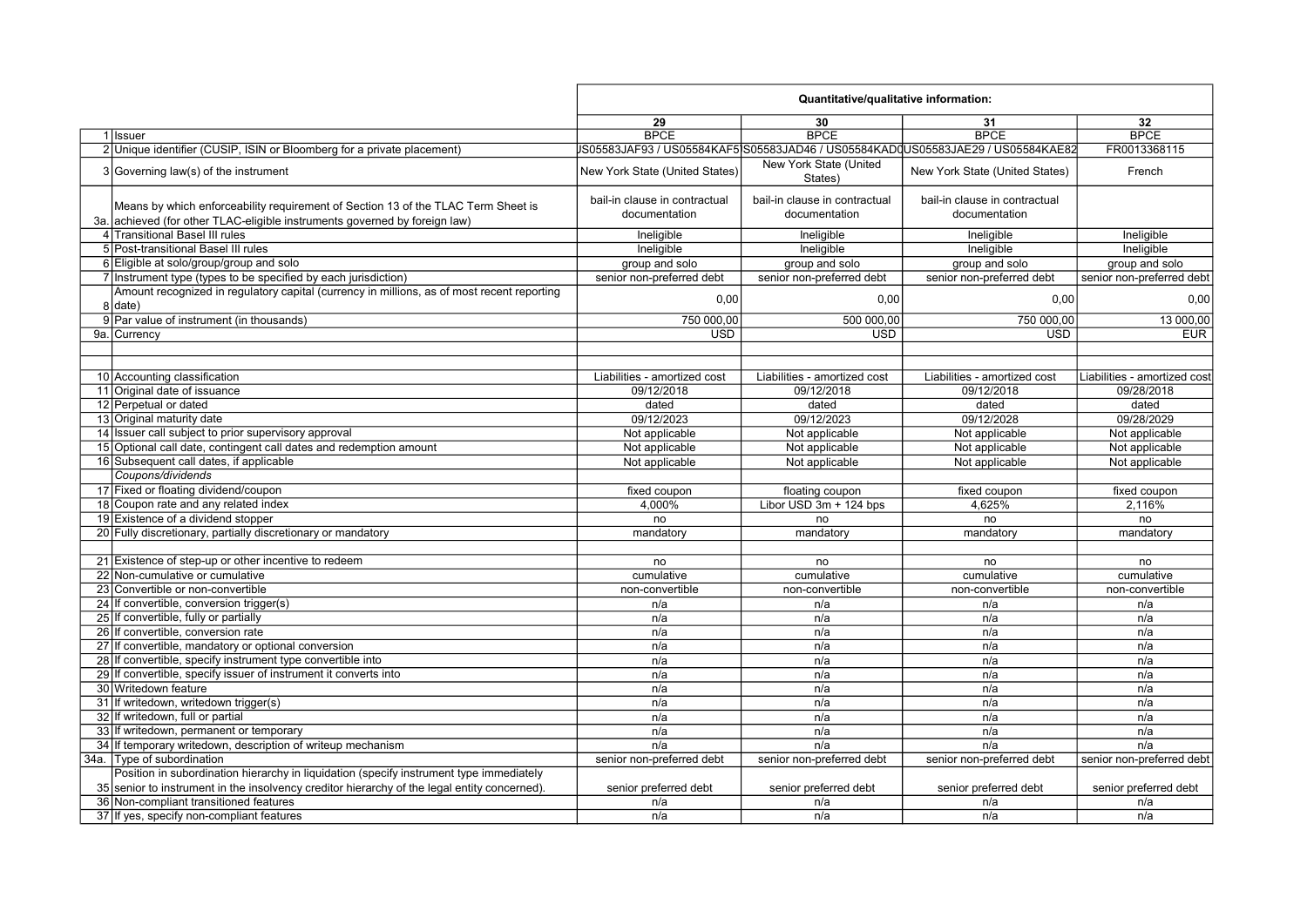| 33<br>36<br>34<br>35<br><b>BPCE</b><br><b>BPCE</b><br><b>BPCE</b><br><b>BPCE</b><br>1 Issuer<br>2 Unique identifier (CUSIP, ISIN or Bloomberg for a private placement)<br>FR0013368123<br><b>US05584KAE82</b><br>FR0013375623<br>JP525021EK19<br>New York State (United<br>3 Governing law(s) of the instrument<br>French<br>French<br>Japanese<br>States)<br>bail-in clause in<br>bail-in clause in<br>Means by which enforceability requirement of Section 13 of the TLAC Term Sheet is<br>contractual<br>contractual<br>3a, achieved (for other TLAC-eligible instruments governed by foreign law)<br>documentation<br>documentation<br>4 Transitional Basel III rules<br>Ineligible<br>Ineligible<br>Ineligible<br>Ineligible<br>5 Post-transitional Basel III rules<br>Ineligible<br>Ineligible<br>Ineligible<br>Ineligible<br>6 Eligible at solo/group/group and solo<br>group and solo<br>group and solo<br>group and solo<br>group and solo<br>senior non-preferred debt senior non-preferred debt senior non-preferred debt senior non-preferred debt<br>7 Instrument type (types to be specified by each jurisdiction)<br>Amount recognized in regulatory capital (currency in millions, as of most recent reporting<br>0,00<br>0,00<br>0,00<br>0,00<br>8 date)<br>9 Par value of instrument (in thousands)<br>50 000,00<br>100 000,00<br>3 000 000,00<br>50 000 000,00<br>9a. Currency<br><b>EUR</b><br><b>USD</b><br><b>JPY</b><br><b>JPY</b><br>10 Accounting classification<br>Liabilities - amortized cost Liabilities - amortized cost Liabilities - amortized cost Liabilities - amortized cost<br>11 Original date of issuance<br>09/28/2018<br>10/05/2018<br>10/30/2018<br>01/25/2019<br>12 Perpetual or dated<br>dated<br>dated<br>dated<br>dated<br>13 Original maturity date<br>09/27/2030<br>10/30/2028<br>01/25/2024<br>09/12/2028<br>14 Issuer call subject to prior supervisory approval<br>Not applicable<br>Not applicable<br>Not applicable<br>Not applicable<br>15 Optional call date, contingent call dates and redemption amount<br>Not applicable<br>Not applicable<br>Not applicable<br>Not applicable<br>16 Subsequent call dates, if applicable<br>Not applicable<br>Not applicable<br>Not applicable<br>Not applicable<br>Coupons/dividends<br>17 Fixed or floating dividend/coupon<br>fixed coupon<br>fixed coupon<br>fixed coupon<br>fixed coupon<br>18 Coupon rate and any related index<br>1,258%<br>2,200%<br>4,625%<br>1,010%<br>19 Existence of a dividend stopper<br>no<br>no<br>no<br>no<br>20 Fully discretionary, partially discretionary or mandatory<br>mandatory<br>mandatory<br>mandatory<br>mandatory<br>21 Existence of step-up or other incentive to redeem<br>no<br>no<br>no<br>no<br>22 Non-cumulative or cumulative<br>cumulative<br>cumulative<br>cumulative<br>cumulative<br>23 Convertible or non-convertible<br>non-convertible<br>non-convertible<br>non-convertible<br>non-convertible<br>24 If convertible, conversion trigger(s)<br>n/a<br>n/a<br>n/a<br>n/a<br>25 If convertible, fully or partially<br>n/a<br>n/a<br>n/a<br>n/a<br>26 If convertible, conversion rate<br>n/a<br>n/a<br>n/a<br>n/a<br>27 If convertible, mandatory or optional conversion<br>n/a<br>n/a<br>n/a<br>n/a<br>28 If convertible, specify instrument type convertible into<br>n/a<br>n/a<br>n/a<br>n/a<br>29 If convertible, specify issuer of instrument it converts into<br>n/a<br>n/a<br>n/a<br>n/a<br>30 Writedown feature<br>n/a<br>n/a<br>n/a<br>n/a<br>31 If writedown, writedown trigger(s)<br>n/a<br>n/a<br>n/a<br>n/a<br>32 If writedown, full or partial<br>n/a<br>n/a<br>n/a<br>n/a<br>33 If writedown, permanent or temporary<br>n/a<br>n/a<br>n/a<br>n/a<br>34 If temporary writedown, description of writeup mechanism<br>n/a<br>n/a<br>n/a<br>n/a<br>34a. Type of subordination<br>senior non-preferred debt senior non-preferred debt senior non-preferred debt senior non-preferred debt<br>Position in subordination hierarchy in liquidation (specify instrument type immediately<br>35 senior to instrument in the insolvency creditor hierarchy of the legal entity concerned).<br>senior preferred debt<br>senior preferred debt<br>senior preferred debt<br>senior preferred debt<br>36 Non-compliant transitioned features<br>n/a<br>n/a<br>n/a<br>n/a<br>37 If yes, specify non-compliant features<br>n/a<br>n/a<br>n/a<br>n/a |  | Quantitative/qualitative information: |  |  |  |
|-------------------------------------------------------------------------------------------------------------------------------------------------------------------------------------------------------------------------------------------------------------------------------------------------------------------------------------------------------------------------------------------------------------------------------------------------------------------------------------------------------------------------------------------------------------------------------------------------------------------------------------------------------------------------------------------------------------------------------------------------------------------------------------------------------------------------------------------------------------------------------------------------------------------------------------------------------------------------------------------------------------------------------------------------------------------------------------------------------------------------------------------------------------------------------------------------------------------------------------------------------------------------------------------------------------------------------------------------------------------------------------------------------------------------------------------------------------------------------------------------------------------------------------------------------------------------------------------------------------------------------------------------------------------------------------------------------------------------------------------------------------------------------------------------------------------------------------------------------------------------------------------------------------------------------------------------------------------------------------------------------------------------------------------------------------------------------------------------------------------------------------------------------------------------------------------------------------------------------------------------------------------------------------------------------------------------------------------------------------------------------------------------------------------------------------------------------------------------------------------------------------------------------------------------------------------------------------------------------------------------------------------------------------------------------------------------------------------------------------------------------------------------------------------------------------------------------------------------------------------------------------------------------------------------------------------------------------------------------------------------------------------------------------------------------------------------------------------------------------------------------------------------------------------------------------------------------------------------------------------------------------------------------------------------------------------------------------------------------------------------------------------------------------------------------------------------------------------------------------------------------------------------------------------------------------------------------------------------------------------------------------------------------------------------------------------------------------------------------------------------------------------------------------------------------------------------------------------------------------------------------------------------------------------------------------------------------------------------------------------------------------------------------------------------------------------------------------------------------------------------------------------------------------------------------------------------------------------------------------------------------------------------------------------------------------------------------------------------------------------------------------------------------|--|---------------------------------------|--|--|--|
|                                                                                                                                                                                                                                                                                                                                                                                                                                                                                                                                                                                                                                                                                                                                                                                                                                                                                                                                                                                                                                                                                                                                                                                                                                                                                                                                                                                                                                                                                                                                                                                                                                                                                                                                                                                                                                                                                                                                                                                                                                                                                                                                                                                                                                                                                                                                                                                                                                                                                                                                                                                                                                                                                                                                                                                                                                                                                                                                                                                                                                                                                                                                                                                                                                                                                                                                                                                                                                                                                                                                                                                                                                                                                                                                                                                                                                                                                                                                                                                                                                                                                                                                                                                                                                                                                                                                                                                                       |  |                                       |  |  |  |
|                                                                                                                                                                                                                                                                                                                                                                                                                                                                                                                                                                                                                                                                                                                                                                                                                                                                                                                                                                                                                                                                                                                                                                                                                                                                                                                                                                                                                                                                                                                                                                                                                                                                                                                                                                                                                                                                                                                                                                                                                                                                                                                                                                                                                                                                                                                                                                                                                                                                                                                                                                                                                                                                                                                                                                                                                                                                                                                                                                                                                                                                                                                                                                                                                                                                                                                                                                                                                                                                                                                                                                                                                                                                                                                                                                                                                                                                                                                                                                                                                                                                                                                                                                                                                                                                                                                                                                                                       |  |                                       |  |  |  |
|                                                                                                                                                                                                                                                                                                                                                                                                                                                                                                                                                                                                                                                                                                                                                                                                                                                                                                                                                                                                                                                                                                                                                                                                                                                                                                                                                                                                                                                                                                                                                                                                                                                                                                                                                                                                                                                                                                                                                                                                                                                                                                                                                                                                                                                                                                                                                                                                                                                                                                                                                                                                                                                                                                                                                                                                                                                                                                                                                                                                                                                                                                                                                                                                                                                                                                                                                                                                                                                                                                                                                                                                                                                                                                                                                                                                                                                                                                                                                                                                                                                                                                                                                                                                                                                                                                                                                                                                       |  |                                       |  |  |  |
|                                                                                                                                                                                                                                                                                                                                                                                                                                                                                                                                                                                                                                                                                                                                                                                                                                                                                                                                                                                                                                                                                                                                                                                                                                                                                                                                                                                                                                                                                                                                                                                                                                                                                                                                                                                                                                                                                                                                                                                                                                                                                                                                                                                                                                                                                                                                                                                                                                                                                                                                                                                                                                                                                                                                                                                                                                                                                                                                                                                                                                                                                                                                                                                                                                                                                                                                                                                                                                                                                                                                                                                                                                                                                                                                                                                                                                                                                                                                                                                                                                                                                                                                                                                                                                                                                                                                                                                                       |  |                                       |  |  |  |
|                                                                                                                                                                                                                                                                                                                                                                                                                                                                                                                                                                                                                                                                                                                                                                                                                                                                                                                                                                                                                                                                                                                                                                                                                                                                                                                                                                                                                                                                                                                                                                                                                                                                                                                                                                                                                                                                                                                                                                                                                                                                                                                                                                                                                                                                                                                                                                                                                                                                                                                                                                                                                                                                                                                                                                                                                                                                                                                                                                                                                                                                                                                                                                                                                                                                                                                                                                                                                                                                                                                                                                                                                                                                                                                                                                                                                                                                                                                                                                                                                                                                                                                                                                                                                                                                                                                                                                                                       |  |                                       |  |  |  |
|                                                                                                                                                                                                                                                                                                                                                                                                                                                                                                                                                                                                                                                                                                                                                                                                                                                                                                                                                                                                                                                                                                                                                                                                                                                                                                                                                                                                                                                                                                                                                                                                                                                                                                                                                                                                                                                                                                                                                                                                                                                                                                                                                                                                                                                                                                                                                                                                                                                                                                                                                                                                                                                                                                                                                                                                                                                                                                                                                                                                                                                                                                                                                                                                                                                                                                                                                                                                                                                                                                                                                                                                                                                                                                                                                                                                                                                                                                                                                                                                                                                                                                                                                                                                                                                                                                                                                                                                       |  |                                       |  |  |  |
|                                                                                                                                                                                                                                                                                                                                                                                                                                                                                                                                                                                                                                                                                                                                                                                                                                                                                                                                                                                                                                                                                                                                                                                                                                                                                                                                                                                                                                                                                                                                                                                                                                                                                                                                                                                                                                                                                                                                                                                                                                                                                                                                                                                                                                                                                                                                                                                                                                                                                                                                                                                                                                                                                                                                                                                                                                                                                                                                                                                                                                                                                                                                                                                                                                                                                                                                                                                                                                                                                                                                                                                                                                                                                                                                                                                                                                                                                                                                                                                                                                                                                                                                                                                                                                                                                                                                                                                                       |  |                                       |  |  |  |
|                                                                                                                                                                                                                                                                                                                                                                                                                                                                                                                                                                                                                                                                                                                                                                                                                                                                                                                                                                                                                                                                                                                                                                                                                                                                                                                                                                                                                                                                                                                                                                                                                                                                                                                                                                                                                                                                                                                                                                                                                                                                                                                                                                                                                                                                                                                                                                                                                                                                                                                                                                                                                                                                                                                                                                                                                                                                                                                                                                                                                                                                                                                                                                                                                                                                                                                                                                                                                                                                                                                                                                                                                                                                                                                                                                                                                                                                                                                                                                                                                                                                                                                                                                                                                                                                                                                                                                                                       |  |                                       |  |  |  |
|                                                                                                                                                                                                                                                                                                                                                                                                                                                                                                                                                                                                                                                                                                                                                                                                                                                                                                                                                                                                                                                                                                                                                                                                                                                                                                                                                                                                                                                                                                                                                                                                                                                                                                                                                                                                                                                                                                                                                                                                                                                                                                                                                                                                                                                                                                                                                                                                                                                                                                                                                                                                                                                                                                                                                                                                                                                                                                                                                                                                                                                                                                                                                                                                                                                                                                                                                                                                                                                                                                                                                                                                                                                                                                                                                                                                                                                                                                                                                                                                                                                                                                                                                                                                                                                                                                                                                                                                       |  |                                       |  |  |  |
|                                                                                                                                                                                                                                                                                                                                                                                                                                                                                                                                                                                                                                                                                                                                                                                                                                                                                                                                                                                                                                                                                                                                                                                                                                                                                                                                                                                                                                                                                                                                                                                                                                                                                                                                                                                                                                                                                                                                                                                                                                                                                                                                                                                                                                                                                                                                                                                                                                                                                                                                                                                                                                                                                                                                                                                                                                                                                                                                                                                                                                                                                                                                                                                                                                                                                                                                                                                                                                                                                                                                                                                                                                                                                                                                                                                                                                                                                                                                                                                                                                                                                                                                                                                                                                                                                                                                                                                                       |  |                                       |  |  |  |
|                                                                                                                                                                                                                                                                                                                                                                                                                                                                                                                                                                                                                                                                                                                                                                                                                                                                                                                                                                                                                                                                                                                                                                                                                                                                                                                                                                                                                                                                                                                                                                                                                                                                                                                                                                                                                                                                                                                                                                                                                                                                                                                                                                                                                                                                                                                                                                                                                                                                                                                                                                                                                                                                                                                                                                                                                                                                                                                                                                                                                                                                                                                                                                                                                                                                                                                                                                                                                                                                                                                                                                                                                                                                                                                                                                                                                                                                                                                                                                                                                                                                                                                                                                                                                                                                                                                                                                                                       |  |                                       |  |  |  |
|                                                                                                                                                                                                                                                                                                                                                                                                                                                                                                                                                                                                                                                                                                                                                                                                                                                                                                                                                                                                                                                                                                                                                                                                                                                                                                                                                                                                                                                                                                                                                                                                                                                                                                                                                                                                                                                                                                                                                                                                                                                                                                                                                                                                                                                                                                                                                                                                                                                                                                                                                                                                                                                                                                                                                                                                                                                                                                                                                                                                                                                                                                                                                                                                                                                                                                                                                                                                                                                                                                                                                                                                                                                                                                                                                                                                                                                                                                                                                                                                                                                                                                                                                                                                                                                                                                                                                                                                       |  |                                       |  |  |  |
|                                                                                                                                                                                                                                                                                                                                                                                                                                                                                                                                                                                                                                                                                                                                                                                                                                                                                                                                                                                                                                                                                                                                                                                                                                                                                                                                                                                                                                                                                                                                                                                                                                                                                                                                                                                                                                                                                                                                                                                                                                                                                                                                                                                                                                                                                                                                                                                                                                                                                                                                                                                                                                                                                                                                                                                                                                                                                                                                                                                                                                                                                                                                                                                                                                                                                                                                                                                                                                                                                                                                                                                                                                                                                                                                                                                                                                                                                                                                                                                                                                                                                                                                                                                                                                                                                                                                                                                                       |  |                                       |  |  |  |
|                                                                                                                                                                                                                                                                                                                                                                                                                                                                                                                                                                                                                                                                                                                                                                                                                                                                                                                                                                                                                                                                                                                                                                                                                                                                                                                                                                                                                                                                                                                                                                                                                                                                                                                                                                                                                                                                                                                                                                                                                                                                                                                                                                                                                                                                                                                                                                                                                                                                                                                                                                                                                                                                                                                                                                                                                                                                                                                                                                                                                                                                                                                                                                                                                                                                                                                                                                                                                                                                                                                                                                                                                                                                                                                                                                                                                                                                                                                                                                                                                                                                                                                                                                                                                                                                                                                                                                                                       |  |                                       |  |  |  |
|                                                                                                                                                                                                                                                                                                                                                                                                                                                                                                                                                                                                                                                                                                                                                                                                                                                                                                                                                                                                                                                                                                                                                                                                                                                                                                                                                                                                                                                                                                                                                                                                                                                                                                                                                                                                                                                                                                                                                                                                                                                                                                                                                                                                                                                                                                                                                                                                                                                                                                                                                                                                                                                                                                                                                                                                                                                                                                                                                                                                                                                                                                                                                                                                                                                                                                                                                                                                                                                                                                                                                                                                                                                                                                                                                                                                                                                                                                                                                                                                                                                                                                                                                                                                                                                                                                                                                                                                       |  |                                       |  |  |  |
|                                                                                                                                                                                                                                                                                                                                                                                                                                                                                                                                                                                                                                                                                                                                                                                                                                                                                                                                                                                                                                                                                                                                                                                                                                                                                                                                                                                                                                                                                                                                                                                                                                                                                                                                                                                                                                                                                                                                                                                                                                                                                                                                                                                                                                                                                                                                                                                                                                                                                                                                                                                                                                                                                                                                                                                                                                                                                                                                                                                                                                                                                                                                                                                                                                                                                                                                                                                                                                                                                                                                                                                                                                                                                                                                                                                                                                                                                                                                                                                                                                                                                                                                                                                                                                                                                                                                                                                                       |  |                                       |  |  |  |
|                                                                                                                                                                                                                                                                                                                                                                                                                                                                                                                                                                                                                                                                                                                                                                                                                                                                                                                                                                                                                                                                                                                                                                                                                                                                                                                                                                                                                                                                                                                                                                                                                                                                                                                                                                                                                                                                                                                                                                                                                                                                                                                                                                                                                                                                                                                                                                                                                                                                                                                                                                                                                                                                                                                                                                                                                                                                                                                                                                                                                                                                                                                                                                                                                                                                                                                                                                                                                                                                                                                                                                                                                                                                                                                                                                                                                                                                                                                                                                                                                                                                                                                                                                                                                                                                                                                                                                                                       |  |                                       |  |  |  |
|                                                                                                                                                                                                                                                                                                                                                                                                                                                                                                                                                                                                                                                                                                                                                                                                                                                                                                                                                                                                                                                                                                                                                                                                                                                                                                                                                                                                                                                                                                                                                                                                                                                                                                                                                                                                                                                                                                                                                                                                                                                                                                                                                                                                                                                                                                                                                                                                                                                                                                                                                                                                                                                                                                                                                                                                                                                                                                                                                                                                                                                                                                                                                                                                                                                                                                                                                                                                                                                                                                                                                                                                                                                                                                                                                                                                                                                                                                                                                                                                                                                                                                                                                                                                                                                                                                                                                                                                       |  |                                       |  |  |  |
|                                                                                                                                                                                                                                                                                                                                                                                                                                                                                                                                                                                                                                                                                                                                                                                                                                                                                                                                                                                                                                                                                                                                                                                                                                                                                                                                                                                                                                                                                                                                                                                                                                                                                                                                                                                                                                                                                                                                                                                                                                                                                                                                                                                                                                                                                                                                                                                                                                                                                                                                                                                                                                                                                                                                                                                                                                                                                                                                                                                                                                                                                                                                                                                                                                                                                                                                                                                                                                                                                                                                                                                                                                                                                                                                                                                                                                                                                                                                                                                                                                                                                                                                                                                                                                                                                                                                                                                                       |  |                                       |  |  |  |
|                                                                                                                                                                                                                                                                                                                                                                                                                                                                                                                                                                                                                                                                                                                                                                                                                                                                                                                                                                                                                                                                                                                                                                                                                                                                                                                                                                                                                                                                                                                                                                                                                                                                                                                                                                                                                                                                                                                                                                                                                                                                                                                                                                                                                                                                                                                                                                                                                                                                                                                                                                                                                                                                                                                                                                                                                                                                                                                                                                                                                                                                                                                                                                                                                                                                                                                                                                                                                                                                                                                                                                                                                                                                                                                                                                                                                                                                                                                                                                                                                                                                                                                                                                                                                                                                                                                                                                                                       |  |                                       |  |  |  |
|                                                                                                                                                                                                                                                                                                                                                                                                                                                                                                                                                                                                                                                                                                                                                                                                                                                                                                                                                                                                                                                                                                                                                                                                                                                                                                                                                                                                                                                                                                                                                                                                                                                                                                                                                                                                                                                                                                                                                                                                                                                                                                                                                                                                                                                                                                                                                                                                                                                                                                                                                                                                                                                                                                                                                                                                                                                                                                                                                                                                                                                                                                                                                                                                                                                                                                                                                                                                                                                                                                                                                                                                                                                                                                                                                                                                                                                                                                                                                                                                                                                                                                                                                                                                                                                                                                                                                                                                       |  |                                       |  |  |  |
|                                                                                                                                                                                                                                                                                                                                                                                                                                                                                                                                                                                                                                                                                                                                                                                                                                                                                                                                                                                                                                                                                                                                                                                                                                                                                                                                                                                                                                                                                                                                                                                                                                                                                                                                                                                                                                                                                                                                                                                                                                                                                                                                                                                                                                                                                                                                                                                                                                                                                                                                                                                                                                                                                                                                                                                                                                                                                                                                                                                                                                                                                                                                                                                                                                                                                                                                                                                                                                                                                                                                                                                                                                                                                                                                                                                                                                                                                                                                                                                                                                                                                                                                                                                                                                                                                                                                                                                                       |  |                                       |  |  |  |
|                                                                                                                                                                                                                                                                                                                                                                                                                                                                                                                                                                                                                                                                                                                                                                                                                                                                                                                                                                                                                                                                                                                                                                                                                                                                                                                                                                                                                                                                                                                                                                                                                                                                                                                                                                                                                                                                                                                                                                                                                                                                                                                                                                                                                                                                                                                                                                                                                                                                                                                                                                                                                                                                                                                                                                                                                                                                                                                                                                                                                                                                                                                                                                                                                                                                                                                                                                                                                                                                                                                                                                                                                                                                                                                                                                                                                                                                                                                                                                                                                                                                                                                                                                                                                                                                                                                                                                                                       |  |                                       |  |  |  |
|                                                                                                                                                                                                                                                                                                                                                                                                                                                                                                                                                                                                                                                                                                                                                                                                                                                                                                                                                                                                                                                                                                                                                                                                                                                                                                                                                                                                                                                                                                                                                                                                                                                                                                                                                                                                                                                                                                                                                                                                                                                                                                                                                                                                                                                                                                                                                                                                                                                                                                                                                                                                                                                                                                                                                                                                                                                                                                                                                                                                                                                                                                                                                                                                                                                                                                                                                                                                                                                                                                                                                                                                                                                                                                                                                                                                                                                                                                                                                                                                                                                                                                                                                                                                                                                                                                                                                                                                       |  |                                       |  |  |  |
|                                                                                                                                                                                                                                                                                                                                                                                                                                                                                                                                                                                                                                                                                                                                                                                                                                                                                                                                                                                                                                                                                                                                                                                                                                                                                                                                                                                                                                                                                                                                                                                                                                                                                                                                                                                                                                                                                                                                                                                                                                                                                                                                                                                                                                                                                                                                                                                                                                                                                                                                                                                                                                                                                                                                                                                                                                                                                                                                                                                                                                                                                                                                                                                                                                                                                                                                                                                                                                                                                                                                                                                                                                                                                                                                                                                                                                                                                                                                                                                                                                                                                                                                                                                                                                                                                                                                                                                                       |  |                                       |  |  |  |
|                                                                                                                                                                                                                                                                                                                                                                                                                                                                                                                                                                                                                                                                                                                                                                                                                                                                                                                                                                                                                                                                                                                                                                                                                                                                                                                                                                                                                                                                                                                                                                                                                                                                                                                                                                                                                                                                                                                                                                                                                                                                                                                                                                                                                                                                                                                                                                                                                                                                                                                                                                                                                                                                                                                                                                                                                                                                                                                                                                                                                                                                                                                                                                                                                                                                                                                                                                                                                                                                                                                                                                                                                                                                                                                                                                                                                                                                                                                                                                                                                                                                                                                                                                                                                                                                                                                                                                                                       |  |                                       |  |  |  |
|                                                                                                                                                                                                                                                                                                                                                                                                                                                                                                                                                                                                                                                                                                                                                                                                                                                                                                                                                                                                                                                                                                                                                                                                                                                                                                                                                                                                                                                                                                                                                                                                                                                                                                                                                                                                                                                                                                                                                                                                                                                                                                                                                                                                                                                                                                                                                                                                                                                                                                                                                                                                                                                                                                                                                                                                                                                                                                                                                                                                                                                                                                                                                                                                                                                                                                                                                                                                                                                                                                                                                                                                                                                                                                                                                                                                                                                                                                                                                                                                                                                                                                                                                                                                                                                                                                                                                                                                       |  |                                       |  |  |  |
|                                                                                                                                                                                                                                                                                                                                                                                                                                                                                                                                                                                                                                                                                                                                                                                                                                                                                                                                                                                                                                                                                                                                                                                                                                                                                                                                                                                                                                                                                                                                                                                                                                                                                                                                                                                                                                                                                                                                                                                                                                                                                                                                                                                                                                                                                                                                                                                                                                                                                                                                                                                                                                                                                                                                                                                                                                                                                                                                                                                                                                                                                                                                                                                                                                                                                                                                                                                                                                                                                                                                                                                                                                                                                                                                                                                                                                                                                                                                                                                                                                                                                                                                                                                                                                                                                                                                                                                                       |  |                                       |  |  |  |
|                                                                                                                                                                                                                                                                                                                                                                                                                                                                                                                                                                                                                                                                                                                                                                                                                                                                                                                                                                                                                                                                                                                                                                                                                                                                                                                                                                                                                                                                                                                                                                                                                                                                                                                                                                                                                                                                                                                                                                                                                                                                                                                                                                                                                                                                                                                                                                                                                                                                                                                                                                                                                                                                                                                                                                                                                                                                                                                                                                                                                                                                                                                                                                                                                                                                                                                                                                                                                                                                                                                                                                                                                                                                                                                                                                                                                                                                                                                                                                                                                                                                                                                                                                                                                                                                                                                                                                                                       |  |                                       |  |  |  |
|                                                                                                                                                                                                                                                                                                                                                                                                                                                                                                                                                                                                                                                                                                                                                                                                                                                                                                                                                                                                                                                                                                                                                                                                                                                                                                                                                                                                                                                                                                                                                                                                                                                                                                                                                                                                                                                                                                                                                                                                                                                                                                                                                                                                                                                                                                                                                                                                                                                                                                                                                                                                                                                                                                                                                                                                                                                                                                                                                                                                                                                                                                                                                                                                                                                                                                                                                                                                                                                                                                                                                                                                                                                                                                                                                                                                                                                                                                                                                                                                                                                                                                                                                                                                                                                                                                                                                                                                       |  |                                       |  |  |  |
|                                                                                                                                                                                                                                                                                                                                                                                                                                                                                                                                                                                                                                                                                                                                                                                                                                                                                                                                                                                                                                                                                                                                                                                                                                                                                                                                                                                                                                                                                                                                                                                                                                                                                                                                                                                                                                                                                                                                                                                                                                                                                                                                                                                                                                                                                                                                                                                                                                                                                                                                                                                                                                                                                                                                                                                                                                                                                                                                                                                                                                                                                                                                                                                                                                                                                                                                                                                                                                                                                                                                                                                                                                                                                                                                                                                                                                                                                                                                                                                                                                                                                                                                                                                                                                                                                                                                                                                                       |  |                                       |  |  |  |
|                                                                                                                                                                                                                                                                                                                                                                                                                                                                                                                                                                                                                                                                                                                                                                                                                                                                                                                                                                                                                                                                                                                                                                                                                                                                                                                                                                                                                                                                                                                                                                                                                                                                                                                                                                                                                                                                                                                                                                                                                                                                                                                                                                                                                                                                                                                                                                                                                                                                                                                                                                                                                                                                                                                                                                                                                                                                                                                                                                                                                                                                                                                                                                                                                                                                                                                                                                                                                                                                                                                                                                                                                                                                                                                                                                                                                                                                                                                                                                                                                                                                                                                                                                                                                                                                                                                                                                                                       |  |                                       |  |  |  |
|                                                                                                                                                                                                                                                                                                                                                                                                                                                                                                                                                                                                                                                                                                                                                                                                                                                                                                                                                                                                                                                                                                                                                                                                                                                                                                                                                                                                                                                                                                                                                                                                                                                                                                                                                                                                                                                                                                                                                                                                                                                                                                                                                                                                                                                                                                                                                                                                                                                                                                                                                                                                                                                                                                                                                                                                                                                                                                                                                                                                                                                                                                                                                                                                                                                                                                                                                                                                                                                                                                                                                                                                                                                                                                                                                                                                                                                                                                                                                                                                                                                                                                                                                                                                                                                                                                                                                                                                       |  |                                       |  |  |  |
|                                                                                                                                                                                                                                                                                                                                                                                                                                                                                                                                                                                                                                                                                                                                                                                                                                                                                                                                                                                                                                                                                                                                                                                                                                                                                                                                                                                                                                                                                                                                                                                                                                                                                                                                                                                                                                                                                                                                                                                                                                                                                                                                                                                                                                                                                                                                                                                                                                                                                                                                                                                                                                                                                                                                                                                                                                                                                                                                                                                                                                                                                                                                                                                                                                                                                                                                                                                                                                                                                                                                                                                                                                                                                                                                                                                                                                                                                                                                                                                                                                                                                                                                                                                                                                                                                                                                                                                                       |  |                                       |  |  |  |
|                                                                                                                                                                                                                                                                                                                                                                                                                                                                                                                                                                                                                                                                                                                                                                                                                                                                                                                                                                                                                                                                                                                                                                                                                                                                                                                                                                                                                                                                                                                                                                                                                                                                                                                                                                                                                                                                                                                                                                                                                                                                                                                                                                                                                                                                                                                                                                                                                                                                                                                                                                                                                                                                                                                                                                                                                                                                                                                                                                                                                                                                                                                                                                                                                                                                                                                                                                                                                                                                                                                                                                                                                                                                                                                                                                                                                                                                                                                                                                                                                                                                                                                                                                                                                                                                                                                                                                                                       |  |                                       |  |  |  |
|                                                                                                                                                                                                                                                                                                                                                                                                                                                                                                                                                                                                                                                                                                                                                                                                                                                                                                                                                                                                                                                                                                                                                                                                                                                                                                                                                                                                                                                                                                                                                                                                                                                                                                                                                                                                                                                                                                                                                                                                                                                                                                                                                                                                                                                                                                                                                                                                                                                                                                                                                                                                                                                                                                                                                                                                                                                                                                                                                                                                                                                                                                                                                                                                                                                                                                                                                                                                                                                                                                                                                                                                                                                                                                                                                                                                                                                                                                                                                                                                                                                                                                                                                                                                                                                                                                                                                                                                       |  |                                       |  |  |  |
|                                                                                                                                                                                                                                                                                                                                                                                                                                                                                                                                                                                                                                                                                                                                                                                                                                                                                                                                                                                                                                                                                                                                                                                                                                                                                                                                                                                                                                                                                                                                                                                                                                                                                                                                                                                                                                                                                                                                                                                                                                                                                                                                                                                                                                                                                                                                                                                                                                                                                                                                                                                                                                                                                                                                                                                                                                                                                                                                                                                                                                                                                                                                                                                                                                                                                                                                                                                                                                                                                                                                                                                                                                                                                                                                                                                                                                                                                                                                                                                                                                                                                                                                                                                                                                                                                                                                                                                                       |  |                                       |  |  |  |
|                                                                                                                                                                                                                                                                                                                                                                                                                                                                                                                                                                                                                                                                                                                                                                                                                                                                                                                                                                                                                                                                                                                                                                                                                                                                                                                                                                                                                                                                                                                                                                                                                                                                                                                                                                                                                                                                                                                                                                                                                                                                                                                                                                                                                                                                                                                                                                                                                                                                                                                                                                                                                                                                                                                                                                                                                                                                                                                                                                                                                                                                                                                                                                                                                                                                                                                                                                                                                                                                                                                                                                                                                                                                                                                                                                                                                                                                                                                                                                                                                                                                                                                                                                                                                                                                                                                                                                                                       |  |                                       |  |  |  |
|                                                                                                                                                                                                                                                                                                                                                                                                                                                                                                                                                                                                                                                                                                                                                                                                                                                                                                                                                                                                                                                                                                                                                                                                                                                                                                                                                                                                                                                                                                                                                                                                                                                                                                                                                                                                                                                                                                                                                                                                                                                                                                                                                                                                                                                                                                                                                                                                                                                                                                                                                                                                                                                                                                                                                                                                                                                                                                                                                                                                                                                                                                                                                                                                                                                                                                                                                                                                                                                                                                                                                                                                                                                                                                                                                                                                                                                                                                                                                                                                                                                                                                                                                                                                                                                                                                                                                                                                       |  |                                       |  |  |  |
|                                                                                                                                                                                                                                                                                                                                                                                                                                                                                                                                                                                                                                                                                                                                                                                                                                                                                                                                                                                                                                                                                                                                                                                                                                                                                                                                                                                                                                                                                                                                                                                                                                                                                                                                                                                                                                                                                                                                                                                                                                                                                                                                                                                                                                                                                                                                                                                                                                                                                                                                                                                                                                                                                                                                                                                                                                                                                                                                                                                                                                                                                                                                                                                                                                                                                                                                                                                                                                                                                                                                                                                                                                                                                                                                                                                                                                                                                                                                                                                                                                                                                                                                                                                                                                                                                                                                                                                                       |  |                                       |  |  |  |
|                                                                                                                                                                                                                                                                                                                                                                                                                                                                                                                                                                                                                                                                                                                                                                                                                                                                                                                                                                                                                                                                                                                                                                                                                                                                                                                                                                                                                                                                                                                                                                                                                                                                                                                                                                                                                                                                                                                                                                                                                                                                                                                                                                                                                                                                                                                                                                                                                                                                                                                                                                                                                                                                                                                                                                                                                                                                                                                                                                                                                                                                                                                                                                                                                                                                                                                                                                                                                                                                                                                                                                                                                                                                                                                                                                                                                                                                                                                                                                                                                                                                                                                                                                                                                                                                                                                                                                                                       |  |                                       |  |  |  |
|                                                                                                                                                                                                                                                                                                                                                                                                                                                                                                                                                                                                                                                                                                                                                                                                                                                                                                                                                                                                                                                                                                                                                                                                                                                                                                                                                                                                                                                                                                                                                                                                                                                                                                                                                                                                                                                                                                                                                                                                                                                                                                                                                                                                                                                                                                                                                                                                                                                                                                                                                                                                                                                                                                                                                                                                                                                                                                                                                                                                                                                                                                                                                                                                                                                                                                                                                                                                                                                                                                                                                                                                                                                                                                                                                                                                                                                                                                                                                                                                                                                                                                                                                                                                                                                                                                                                                                                                       |  |                                       |  |  |  |
|                                                                                                                                                                                                                                                                                                                                                                                                                                                                                                                                                                                                                                                                                                                                                                                                                                                                                                                                                                                                                                                                                                                                                                                                                                                                                                                                                                                                                                                                                                                                                                                                                                                                                                                                                                                                                                                                                                                                                                                                                                                                                                                                                                                                                                                                                                                                                                                                                                                                                                                                                                                                                                                                                                                                                                                                                                                                                                                                                                                                                                                                                                                                                                                                                                                                                                                                                                                                                                                                                                                                                                                                                                                                                                                                                                                                                                                                                                                                                                                                                                                                                                                                                                                                                                                                                                                                                                                                       |  |                                       |  |  |  |
|                                                                                                                                                                                                                                                                                                                                                                                                                                                                                                                                                                                                                                                                                                                                                                                                                                                                                                                                                                                                                                                                                                                                                                                                                                                                                                                                                                                                                                                                                                                                                                                                                                                                                                                                                                                                                                                                                                                                                                                                                                                                                                                                                                                                                                                                                                                                                                                                                                                                                                                                                                                                                                                                                                                                                                                                                                                                                                                                                                                                                                                                                                                                                                                                                                                                                                                                                                                                                                                                                                                                                                                                                                                                                                                                                                                                                                                                                                                                                                                                                                                                                                                                                                                                                                                                                                                                                                                                       |  |                                       |  |  |  |
|                                                                                                                                                                                                                                                                                                                                                                                                                                                                                                                                                                                                                                                                                                                                                                                                                                                                                                                                                                                                                                                                                                                                                                                                                                                                                                                                                                                                                                                                                                                                                                                                                                                                                                                                                                                                                                                                                                                                                                                                                                                                                                                                                                                                                                                                                                                                                                                                                                                                                                                                                                                                                                                                                                                                                                                                                                                                                                                                                                                                                                                                                                                                                                                                                                                                                                                                                                                                                                                                                                                                                                                                                                                                                                                                                                                                                                                                                                                                                                                                                                                                                                                                                                                                                                                                                                                                                                                                       |  |                                       |  |  |  |
|                                                                                                                                                                                                                                                                                                                                                                                                                                                                                                                                                                                                                                                                                                                                                                                                                                                                                                                                                                                                                                                                                                                                                                                                                                                                                                                                                                                                                                                                                                                                                                                                                                                                                                                                                                                                                                                                                                                                                                                                                                                                                                                                                                                                                                                                                                                                                                                                                                                                                                                                                                                                                                                                                                                                                                                                                                                                                                                                                                                                                                                                                                                                                                                                                                                                                                                                                                                                                                                                                                                                                                                                                                                                                                                                                                                                                                                                                                                                                                                                                                                                                                                                                                                                                                                                                                                                                                                                       |  |                                       |  |  |  |
|                                                                                                                                                                                                                                                                                                                                                                                                                                                                                                                                                                                                                                                                                                                                                                                                                                                                                                                                                                                                                                                                                                                                                                                                                                                                                                                                                                                                                                                                                                                                                                                                                                                                                                                                                                                                                                                                                                                                                                                                                                                                                                                                                                                                                                                                                                                                                                                                                                                                                                                                                                                                                                                                                                                                                                                                                                                                                                                                                                                                                                                                                                                                                                                                                                                                                                                                                                                                                                                                                                                                                                                                                                                                                                                                                                                                                                                                                                                                                                                                                                                                                                                                                                                                                                                                                                                                                                                                       |  |                                       |  |  |  |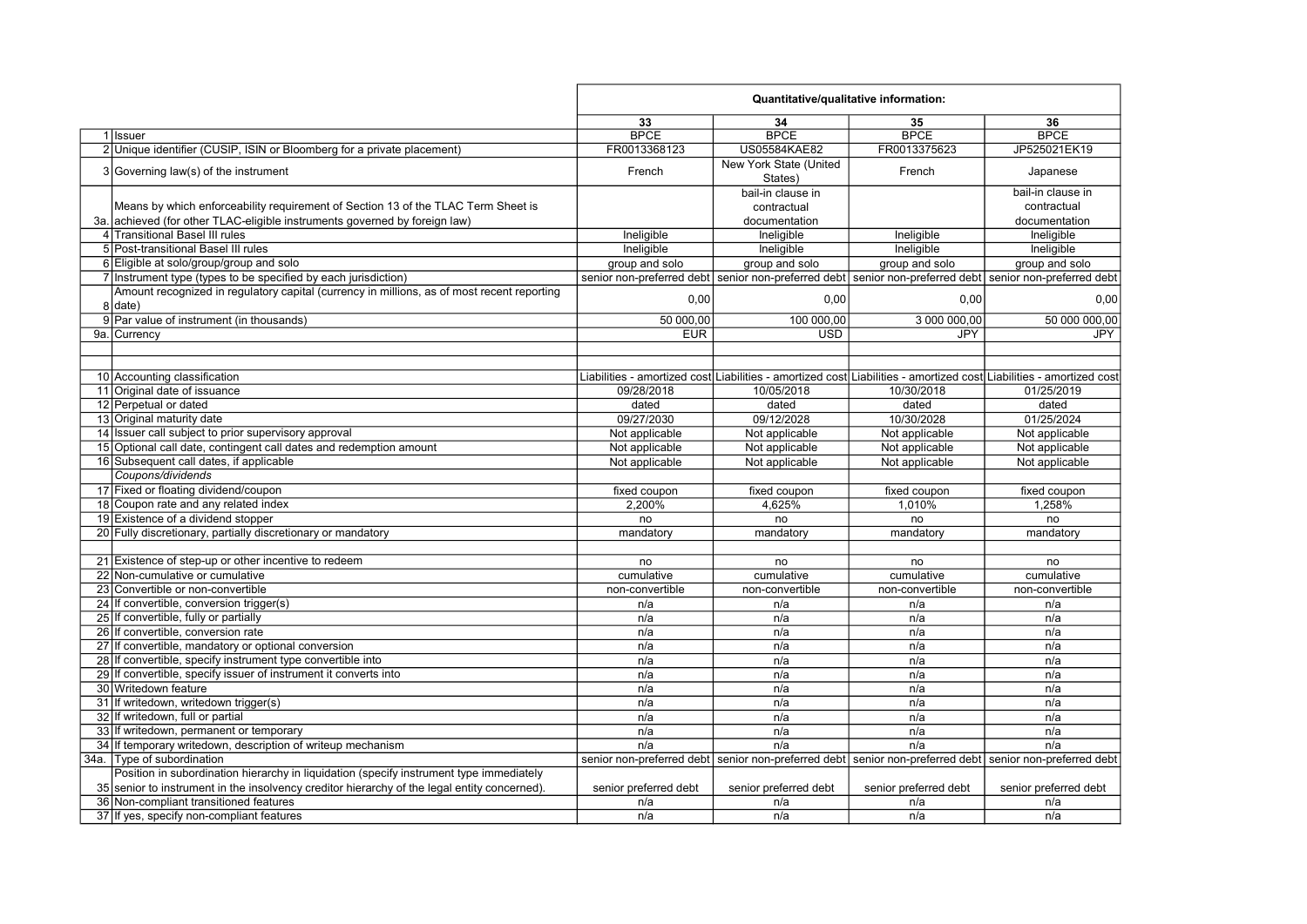|                                                                                                         | Quantitative/qualitative information: |                                                     |                                                                                                                     |                       |
|---------------------------------------------------------------------------------------------------------|---------------------------------------|-----------------------------------------------------|---------------------------------------------------------------------------------------------------------------------|-----------------------|
|                                                                                                         | 37                                    | 38                                                  | 39                                                                                                                  | 40                    |
| 1 Issuer                                                                                                | <b>BPCE</b>                           | <b>BPCE</b>                                         | <b>BPCE</b>                                                                                                         | <b>BPCE</b>           |
| 2 Unique identifier (CUSIP, ISIN or Bloomberg for a private placement)                                  | JP525021CK11                          | JP525021DK10                                        | FR0013398971                                                                                                        | FR0013412343          |
| 3 Governing law(s) of the instrument                                                                    | Japanese                              | Japanese                                            | French                                                                                                              | French                |
|                                                                                                         | bail-in clause in                     | bail-in clause in                                   |                                                                                                                     |                       |
| Means by which enforceability requirement of Section 13 of the TLAC Term Sheet is                       | contractual                           | contractual                                         |                                                                                                                     |                       |
| 3a. achieved (for other TLAC-eligible instruments governed by foreign law)                              | documentation                         | documentation                                       |                                                                                                                     |                       |
| 4 Transitional Basel III rules                                                                          | Ineligible                            | Ineligible                                          | Ineligible                                                                                                          | Ineligible            |
| 5 Post-transitional Basel III rules                                                                     | Ineligible                            | Ineligible                                          | Ineligible                                                                                                          | Ineligible            |
| 6 Eligible at solo/group/group and solo                                                                 | group and solo                        | group and solo                                      | group and solo                                                                                                      | group and solo        |
| 7 Instrument type (types to be specified by each jurisdiction)                                          |                                       | senior non-preferred debt senior non-preferred debt | senior non-preferred debt senior non-preferred debt                                                                 |                       |
| Amount recognized in regulatory capital (currency in millions, as of most recent reporting<br>$8$ date) | 0,00                                  | 0,00                                                | 0,00                                                                                                                | 0,00                  |
| 9 Par value of instrument (in thousands)                                                                | 66 200 000,00                         | 25 000 000,00                                       | 10 000 000,00                                                                                                       | 1 000 000,00          |
| 9a. Currency                                                                                            | JPY                                   | JPY                                                 | <b>JPY</b>                                                                                                          | <b>EUR</b>            |
|                                                                                                         |                                       |                                                     |                                                                                                                     |                       |
|                                                                                                         |                                       |                                                     |                                                                                                                     |                       |
| 10 Accounting classification                                                                            |                                       |                                                     | Liabilities - amortized cost Liabilities - amortized cost Liabilities - amortized cost Liabilities - amortized cost |                       |
| 11 Original date of issuance                                                                            | 01/25/2019                            | 01/25/2019                                          | 01/30/2019                                                                                                          | 04/01/2019            |
| 12 Perpetual or dated                                                                                   | dated                                 | dated                                               | dated                                                                                                               | dated                 |
| 13 Original maturity date                                                                               | 01/25/2024                            | 01/25/2029                                          | 01/30/2034                                                                                                          | 04/01/2025            |
| 14 Issuer call subject to prior supervisory approval                                                    | Not applicable                        | Not applicable                                      | Not applicable                                                                                                      | Not applicable        |
| 15 Optional call date, contingent call dates and redemption amount                                      | Not applicable                        | Not applicable                                      | Not applicable                                                                                                      | Not applicable        |
| 16 Subsequent call dates, if applicable                                                                 | Not applicable                        | Not applicable                                      | Not applicable                                                                                                      | Not applicable        |
| Coupons/dividends                                                                                       |                                       |                                                     |                                                                                                                     |                       |
| 17 Fixed or floating dividend/coupon                                                                    | fixed coupon                          | fixed coupon                                        | fixed coupon                                                                                                        | fixed coupon          |
| 18 Coupon rate and any related index                                                                    | 1,258%                                | 1,499%                                              | 1,723%                                                                                                              | 1,000%                |
| 19 Existence of a dividend stopper                                                                      | no                                    | no                                                  | no                                                                                                                  | no                    |
| 20 Fully discretionary, partially discretionary or mandatory                                            | mandatory                             | mandatory                                           | mandatory                                                                                                           | mandatory             |
|                                                                                                         |                                       |                                                     |                                                                                                                     |                       |
| 21 Existence of step-up or other incentive to redeem                                                    | no                                    | no                                                  | no                                                                                                                  | no                    |
| 22 Non-cumulative or cumulative                                                                         | cumulative                            | cumulative                                          | cumulative                                                                                                          | cumulative            |
| 23 Convertible or non-convertible                                                                       | non-convertible                       | non-convertible                                     | non-convertible                                                                                                     | non-convertible       |
| 24 If convertible, conversion trigger(s)                                                                | n/a                                   | n/a                                                 | n/a                                                                                                                 | n/a                   |
| 25 If convertible, fully or partially                                                                   | n/a                                   | n/a                                                 | n/a                                                                                                                 | n/a                   |
| 26 If convertible, conversion rate                                                                      | n/a                                   | n/a                                                 | n/a                                                                                                                 | n/a                   |
| 27 If convertible, mandatory or optional conversion                                                     | n/a                                   | n/a                                                 | n/a                                                                                                                 | n/a                   |
| 28 If convertible, specify instrument type convertible into                                             | n/a                                   | n/a                                                 | n/a                                                                                                                 | n/a                   |
| 29 If convertible, specify issuer of instrument it converts into                                        | n/a                                   | n/a                                                 | n/a                                                                                                                 | n/a                   |
| 30 Writedown feature                                                                                    | n/a                                   | n/a                                                 | n/a                                                                                                                 | n/a                   |
| 31 If writedown, writedown trigger(s)                                                                   | n/a                                   | n/a                                                 | n/a                                                                                                                 | n/a                   |
| 32 If writedown, full or partial                                                                        | n/a                                   | n/a                                                 | n/a                                                                                                                 | n/a                   |
| 33 If writedown, permanent or temporary                                                                 | n/a                                   | n/a                                                 | n/a                                                                                                                 | n/a                   |
| 34 If temporary writedown, description of writeup mechanism                                             | n/a                                   | n/a                                                 | n/a                                                                                                                 | n/a                   |
| 34a. Type of subordination                                                                              |                                       |                                                     | senior non-preferred debt senior non-preferred debt senior non-preferred debt senior non-preferred debt             |                       |
| Position in subordination hierarchy in liquidation (specify instrument type immediately                 |                                       |                                                     |                                                                                                                     |                       |
| 35 senior to instrument in the insolvency creditor hierarchy of the legal entity concerned).            | senior preferred debt                 | senior preferred debt                               | senior preferred debt                                                                                               | senior preferred debt |
| 36 Non-compliant transitioned features                                                                  | n/a                                   | n/a                                                 | n/a                                                                                                                 | n/a                   |
| 37 If yes, specify non-compliant features                                                               | n/a                                   | n/a                                                 | n/a                                                                                                                 | n/a                   |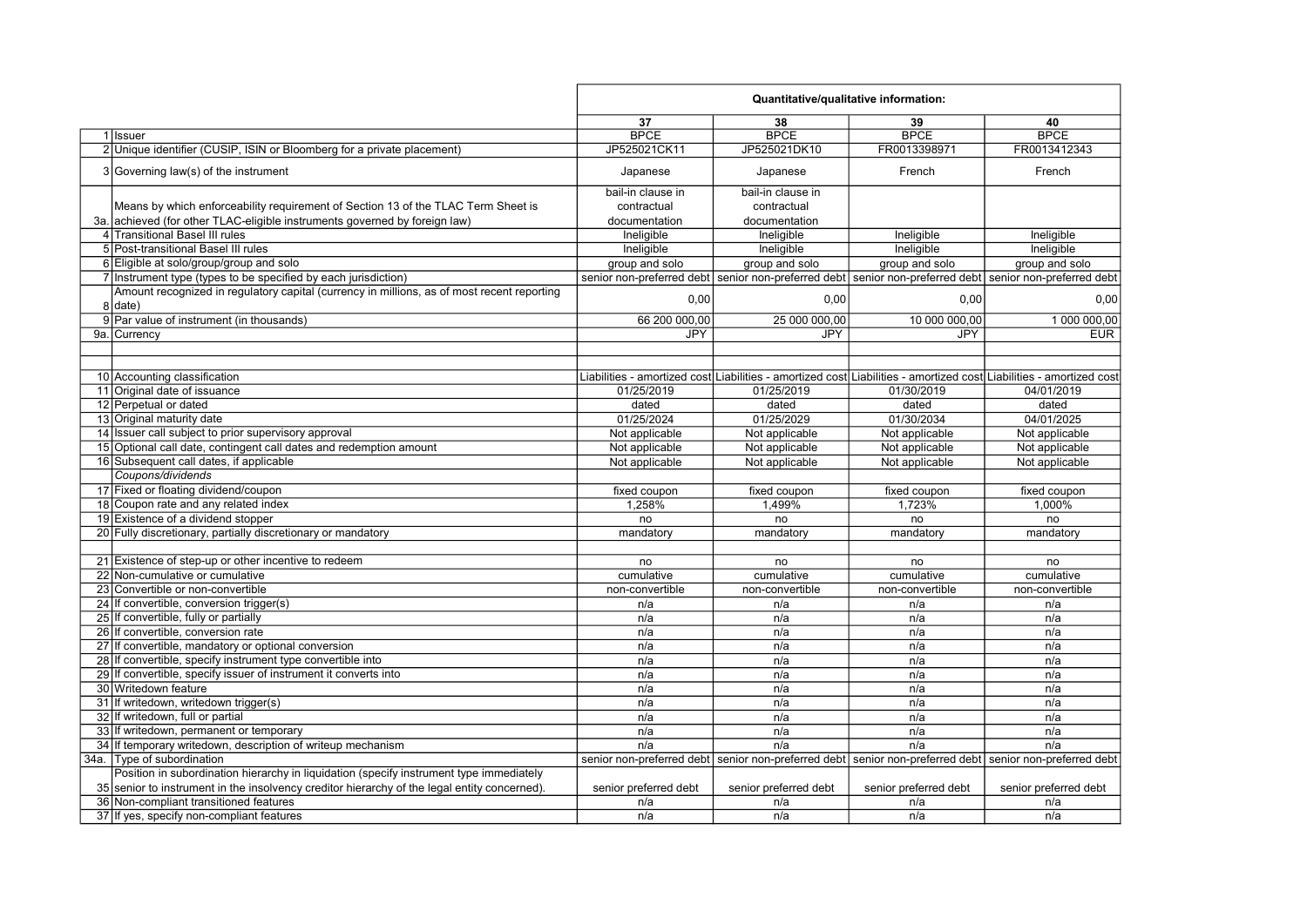|                                                                                                                                                                                         | Quantitative/qualitative information: |                       |                                                                                                         |                                                                                                                     |
|-----------------------------------------------------------------------------------------------------------------------------------------------------------------------------------------|---------------------------------------|-----------------------|---------------------------------------------------------------------------------------------------------|---------------------------------------------------------------------------------------------------------------------|
|                                                                                                                                                                                         | 41                                    | 42                    | 43                                                                                                      | 44                                                                                                                  |
| 1 Issuer                                                                                                                                                                                | <b>BPCE</b>                           | <b>BPCE</b>           | <b>BPCE</b>                                                                                             | <b>BPCE</b>                                                                                                         |
| 2 Unique identifier (CUSIP, ISIN or Bloomberg for a private placement)                                                                                                                  | FR0013426921                          | FR0013426939          | FR0013426954                                                                                            | FR0013429073                                                                                                        |
| 3 Governing law(s) of the instrument                                                                                                                                                    | French                                | French                | French                                                                                                  | French                                                                                                              |
|                                                                                                                                                                                         |                                       |                       |                                                                                                         |                                                                                                                     |
| Means by which enforceability requirement of Section 13 of the TLAC Term Sheet is                                                                                                       |                                       |                       |                                                                                                         |                                                                                                                     |
|                                                                                                                                                                                         |                                       |                       |                                                                                                         |                                                                                                                     |
| 3a. achieved (for other TLAC-eligible instruments governed by foreign law)<br>4 Transitional Basel III rules                                                                            |                                       |                       |                                                                                                         |                                                                                                                     |
| 5 Post-transitional Basel III rules                                                                                                                                                     | Ineligible                            | Ineligible            | Ineligible                                                                                              | Ineligible                                                                                                          |
|                                                                                                                                                                                         | Ineligible                            | Ineligible            | Ineligible                                                                                              | Ineligible                                                                                                          |
| 6 Eligible at solo/group/group and solo                                                                                                                                                 | group and solo                        | group and solo        | group and solo                                                                                          | group and solo                                                                                                      |
| 7 Instrument type (types to be specified by each jurisdiction)                                                                                                                          |                                       |                       |                                                                                                         | senior non-preferred debt senior non-preferred debt senior non-preferred debt senior non-preferred debt             |
| Amount recognized in regulatory capital (currency in millions, as of most recent reporting<br>$8$ date)                                                                                 | 0,00                                  | 0,00                  | 0,00                                                                                                    | 0,00                                                                                                                |
| 9 Par value of instrument (in thousands)                                                                                                                                                | 36 000 000,00                         | 4 500 000,00          | 15 100 000,00                                                                                           | 1 250 000,00                                                                                                        |
| 9a. Currency                                                                                                                                                                            | JPY                                   | JPY                   | <b>JPY</b>                                                                                              | <b>EUR</b>                                                                                                          |
|                                                                                                                                                                                         |                                       |                       |                                                                                                         |                                                                                                                     |
|                                                                                                                                                                                         |                                       |                       |                                                                                                         |                                                                                                                     |
| 10 Accounting classification                                                                                                                                                            |                                       |                       |                                                                                                         | Liabilities - amortized cost Liabilities - amortized cost Liabilities - amortized cost Liabilities - amortized cost |
| 11 Original date of issuance                                                                                                                                                            | 06/24/2019                            | 06/24/2019            | 06/24/2019                                                                                              | 06/26/2019                                                                                                          |
| 12 Perpetual or dated                                                                                                                                                                   | dated                                 | dated                 | dated                                                                                                   | dated                                                                                                               |
| 13 Original maturity date                                                                                                                                                               | 06/24/2024                            | 06/24/2026            | 06/22/2029                                                                                              | 09/26/2024                                                                                                          |
| 14 Issuer call subject to prior supervisory approval                                                                                                                                    | Not applicable                        | Not applicable        | Not applicable                                                                                          | Not applicable                                                                                                      |
| 15 Optional call date, contingent call dates and redemption amount                                                                                                                      | Not applicable                        | Not applicable        | Not applicable                                                                                          | Not applicable                                                                                                      |
| 16 Subsequent call dates, if applicable                                                                                                                                                 | Not applicable                        | Not applicable        | Not applicable                                                                                          | Not applicable                                                                                                      |
| Coupons/dividends                                                                                                                                                                       |                                       |                       |                                                                                                         |                                                                                                                     |
| 17 Fixed or floating dividend/coupon                                                                                                                                                    | fixed coupon                          | fixed coupon          | fixed coupon                                                                                            | fixed coupon                                                                                                        |
| 18 Coupon rate and any related index                                                                                                                                                    | 0,562%                                | 0,634%                | 0,794%                                                                                                  | 0,625%                                                                                                              |
| 19 Existence of a dividend stopper                                                                                                                                                      | no                                    | no                    | no                                                                                                      | no                                                                                                                  |
| 20 Fully discretionary, partially discretionary or mandatory                                                                                                                            | mandatory                             | mandatory             | mandatory                                                                                               | mandatory                                                                                                           |
|                                                                                                                                                                                         |                                       |                       |                                                                                                         |                                                                                                                     |
| 21 Existence of step-up or other incentive to redeem                                                                                                                                    | no                                    | no                    | no                                                                                                      | no                                                                                                                  |
| 22 Non-cumulative or cumulative                                                                                                                                                         | cumulative                            | cumulative            | cumulative                                                                                              | cumulative                                                                                                          |
| 23 Convertible or non-convertible                                                                                                                                                       | non-convertible                       | non-convertible       | non-convertible                                                                                         | non-convertible                                                                                                     |
| 24 If convertible, conversion trigger(s)                                                                                                                                                | n/a                                   | n/a                   | n/a                                                                                                     | n/a                                                                                                                 |
| 25 If convertible, fully or partially                                                                                                                                                   | n/a                                   | n/a                   | n/a                                                                                                     | n/a                                                                                                                 |
| 26 If convertible, conversion rate                                                                                                                                                      | n/a                                   | n/a                   | n/a                                                                                                     | n/a                                                                                                                 |
| 27 If convertible, mandatory or optional conversion                                                                                                                                     | n/a                                   | n/a                   | n/a                                                                                                     | n/a                                                                                                                 |
| 28 If convertible, specify instrument type convertible into                                                                                                                             | n/a                                   | n/a                   | n/a                                                                                                     | n/a                                                                                                                 |
| 29 If convertible, specify issuer of instrument it converts into                                                                                                                        |                                       |                       |                                                                                                         |                                                                                                                     |
| 30 Writedown feature                                                                                                                                                                    | n/a                                   | n/a<br>n/a            | n/a<br>n/a                                                                                              | n/a<br>n/a                                                                                                          |
|                                                                                                                                                                                         | n/a                                   |                       |                                                                                                         |                                                                                                                     |
| 31 If writedown, writedown trigger(s)                                                                                                                                                   | n/a                                   | n/a                   | n/a                                                                                                     | n/a                                                                                                                 |
| 32 If writedown, full or partial                                                                                                                                                        | n/a                                   | n/a                   | n/a                                                                                                     | n/a                                                                                                                 |
| 33 If writedown, permanent or temporary                                                                                                                                                 | n/a                                   | n/a                   | n/a                                                                                                     | n/a                                                                                                                 |
| 34 If temporary writedown, description of writeup mechanism                                                                                                                             | n/a                                   | n/a                   | n/a                                                                                                     | n/a                                                                                                                 |
| 34a. Type of subordination                                                                                                                                                              |                                       |                       | senior non-preferred debt senior non-preferred debt senior non-preferred debt senior non-preferred debt |                                                                                                                     |
| Position in subordination hierarchy in liquidation (specify instrument type immediately<br>35 senior to instrument in the insolvency creditor hierarchy of the legal entity concerned). | senior preferred debt                 | senior preferred debt | senior preferred debt                                                                                   | senior preferred debt                                                                                               |
| 36 Non-compliant transitioned features                                                                                                                                                  | n/a                                   | n/a                   | n/a                                                                                                     | n/a                                                                                                                 |
| 37 If yes, specify non-compliant features                                                                                                                                               | n/a                                   | n/a                   | n/a                                                                                                     | n/a                                                                                                                 |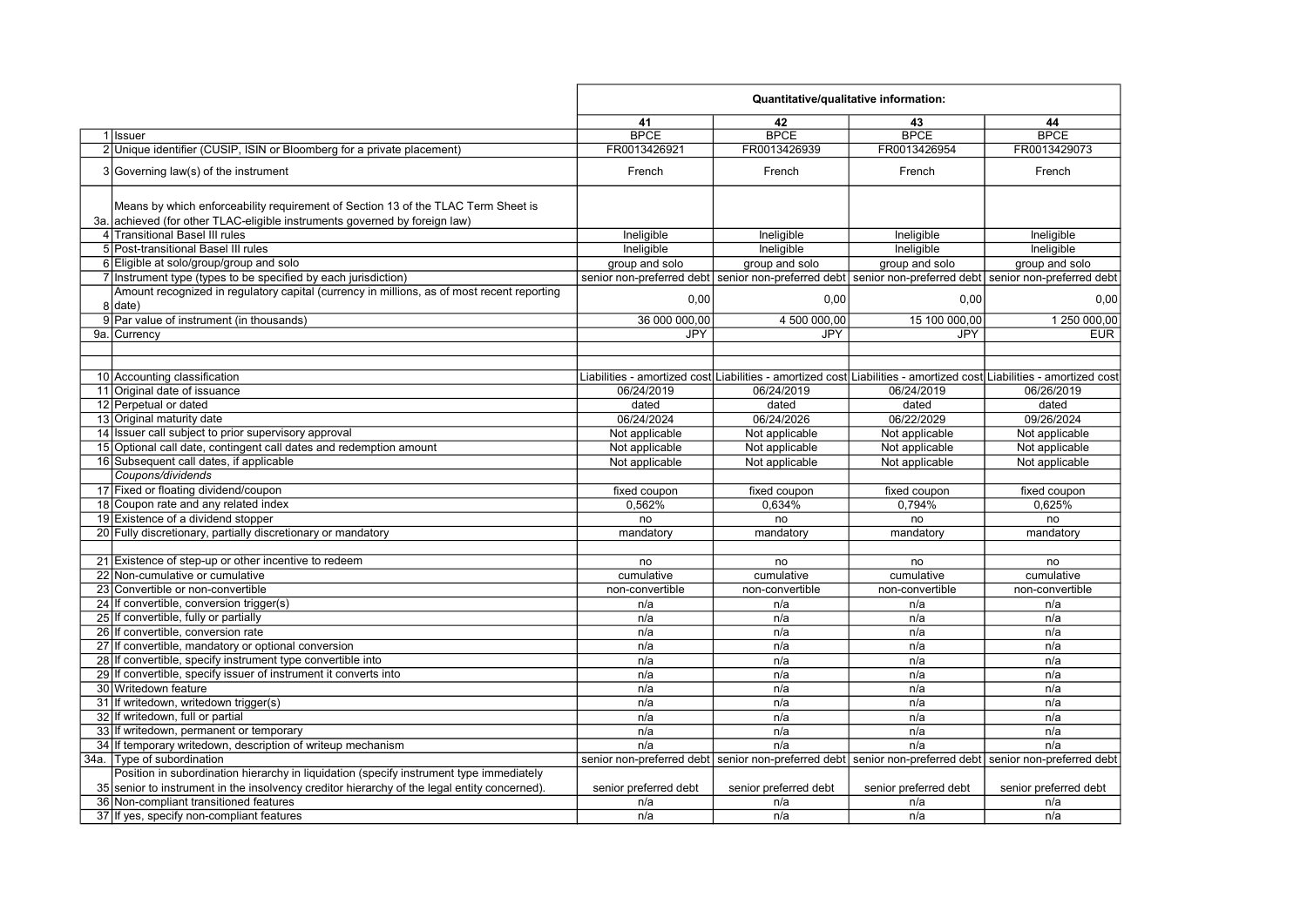|                                                                                                                                                                 | Quantitative/qualitative information: |                                                                                        |                                                   |                                                |
|-----------------------------------------------------------------------------------------------------------------------------------------------------------------|---------------------------------------|----------------------------------------------------------------------------------------|---------------------------------------------------|------------------------------------------------|
|                                                                                                                                                                 | 45                                    | 46                                                                                     | 47                                                | 48                                             |
| 1 Issuer                                                                                                                                                        | <b>BPCE</b>                           | <b>BPCE</b>                                                                            | <b>BPCE</b>                                       | <b>BPCE</b>                                    |
| 2 Unique identifier (CUSIP, ISIN or Bloomberg for a private placement)                                                                                          | FR0013412343                          | FR0013455540                                                                           | JP525021CKC7                                      | JP525021DKC5                                   |
| 3 Governing law(s) of the instrument                                                                                                                            | French                                | French                                                                                 | Japanese                                          | Japanese                                       |
| Means by which enforceability requirement of Section 13 of the TLAC Term Sheet is<br>3a. achieved (for other TLAC-eligible instruments governed by foreign law) |                                       |                                                                                        | bail-in clause in<br>contractual<br>documentation | bail-in clause in contractual<br>documentation |
| 4 Transitional Basel III rules                                                                                                                                  | Ineligible                            | Ineligible                                                                             | Ineligible                                        | Ineligible                                     |
| 5 Post-transitional Basel III rules                                                                                                                             | Ineligible                            | Ineligible                                                                             | Ineligible                                        | Ineligible                                     |
| 6 Eligible at solo/group/group and solo                                                                                                                         | group and solo                        | group and solo                                                                         | group and solo                                    | group and solo                                 |
| 7 Instrument type (types to be specified by each jurisdiction)                                                                                                  |                                       | senior non-preferred debt senior non-preferred debt senior non-preferred debt          |                                                   | senior non-preferred debt                      |
| Amount recognized in regulatory capital (currency in millions, as of most recent reporting<br>8 date)                                                           | 0,00                                  | 0,00                                                                                   | 0,00                                              | 0,00                                           |
| 9 Par value of instrument (in thousands)                                                                                                                        | 50 000,00                             | 1 000 000,00                                                                           | 46 500 000,00                                     | 7 100 000,00                                   |
| 9a. Currency                                                                                                                                                    | <b>EUR</b>                            | <b>EUR</b>                                                                             | JPY                                               | <b>JPY</b>                                     |
|                                                                                                                                                                 |                                       |                                                                                        |                                                   |                                                |
|                                                                                                                                                                 |                                       |                                                                                        |                                                   |                                                |
| 10 Accounting classification                                                                                                                                    |                                       | Liabilities - amortized cost Liabilities - amortized cost Liabilities - amortized cost |                                                   | Liabilities - amortized cost                   |
| 11 Original date of issuance                                                                                                                                    | 09/09/2019                            | 10/24/2019                                                                             | 12/12/2019                                        | 12/12/2019                                     |
| 12 Perpetual or dated                                                                                                                                           | dated                                 | dated                                                                                  | dated                                             | dated                                          |
| 13 Original maturity date                                                                                                                                       | 04/01/2025                            | 02/24/2027                                                                             | 12/12/2024                                        | 12/12/2029                                     |
| 14 Issuer call subject to prior supervisory approval                                                                                                            | Not applicable                        | Not applicable                                                                         | Not applicable                                    | Not applicable                                 |
| 15 Optional call date, contingent call dates and redemption amount                                                                                              | Not applicable                        | Not applicable                                                                         | Not applicable                                    | Not applicable                                 |
| 16 Subsequent call dates, if applicable                                                                                                                         | Not applicable                        | Not applicable                                                                         | Not applicable                                    | Not applicable                                 |
| Coupons/dividends                                                                                                                                               |                                       |                                                                                        |                                                   |                                                |
| 17 Fixed or floating dividend/coupon                                                                                                                            | fixed coupon                          | fixed coupon                                                                           | fixed coupon                                      | fixed coupon                                   |
| 18 Coupon rate and any related index                                                                                                                            | 1.000%                                | 0.500%                                                                                 | 0,499%                                            | 0.683%                                         |
| 19 Existence of a dividend stopper                                                                                                                              | no                                    | no                                                                                     | no                                                | no                                             |
| 20 Fully discretionary, partially discretionary or mandatory                                                                                                    | mandatory                             | mandatory                                                                              | mandatory                                         | mandatory                                      |
|                                                                                                                                                                 |                                       |                                                                                        |                                                   |                                                |
| 21 Existence of step-up or other incentive to redeem                                                                                                            | no                                    | no                                                                                     | no                                                | no                                             |
| 22 Non-cumulative or cumulative                                                                                                                                 | cumulative                            | cumulative                                                                             | cumulative                                        | cumulative                                     |
| 23 Convertible or non-convertible                                                                                                                               | non-convertible                       | non-convertible                                                                        | non-convertible                                   | non-convertible                                |
| 24 If convertible, conversion trigger(s)                                                                                                                        | n/a                                   | n/a                                                                                    | n/a                                               | n/a                                            |
| 25 If convertible, fully or partially                                                                                                                           | n/a                                   | n/a                                                                                    | n/a                                               | n/a                                            |
| 26 If convertible, conversion rate                                                                                                                              | n/a                                   | n/a                                                                                    | n/a                                               | n/a                                            |
| 27 If convertible, mandatory or optional conversion                                                                                                             | n/a                                   | n/a                                                                                    | n/a                                               | n/a                                            |
| 28 If convertible, specify instrument type convertible into                                                                                                     | n/a                                   | n/a                                                                                    | n/a                                               | n/a                                            |
| 29 If convertible, specify issuer of instrument it converts into                                                                                                | n/a                                   | n/a                                                                                    | n/a                                               | n/a                                            |
| 30 Writedown feature                                                                                                                                            | n/a                                   | n/a                                                                                    | n/a                                               | n/a                                            |
| 31 If writedown, writedown trigger(s)                                                                                                                           | n/a                                   | n/a                                                                                    | n/a                                               | n/a                                            |
| 32 If writedown, full or partial                                                                                                                                | n/a                                   | n/a                                                                                    | n/a                                               | n/a                                            |
| 33 If writedown, permanent or temporary                                                                                                                         | n/a                                   | n/a                                                                                    | n/a                                               | n/a                                            |
| 34 If temporary writedown, description of writeup mechanism                                                                                                     | n/a                                   | n/a                                                                                    | n/a                                               | n/a                                            |
| 34a. Type of subordination                                                                                                                                      |                                       | senior non-preferred debt senior non-preferred debt senior non-preferred debt          |                                                   | senior non-preferred debt                      |
| Position in subordination hierarchy in liquidation (specify instrument type immediately                                                                         |                                       |                                                                                        |                                                   |                                                |
| 35 senior to instrument in the insolvency creditor hierarchy of the legal entity concerned).                                                                    | senior preferred debt                 | senior preferred debt                                                                  | senior preferred debt                             | senior preferred debt                          |
| 36 Non-compliant transitioned features                                                                                                                          | n/a                                   | n/a                                                                                    | n/a                                               | n/a                                            |
| 37 If yes, specify non-compliant features                                                                                                                       | n/a                                   | n/a                                                                                    | n/a                                               | n/a                                            |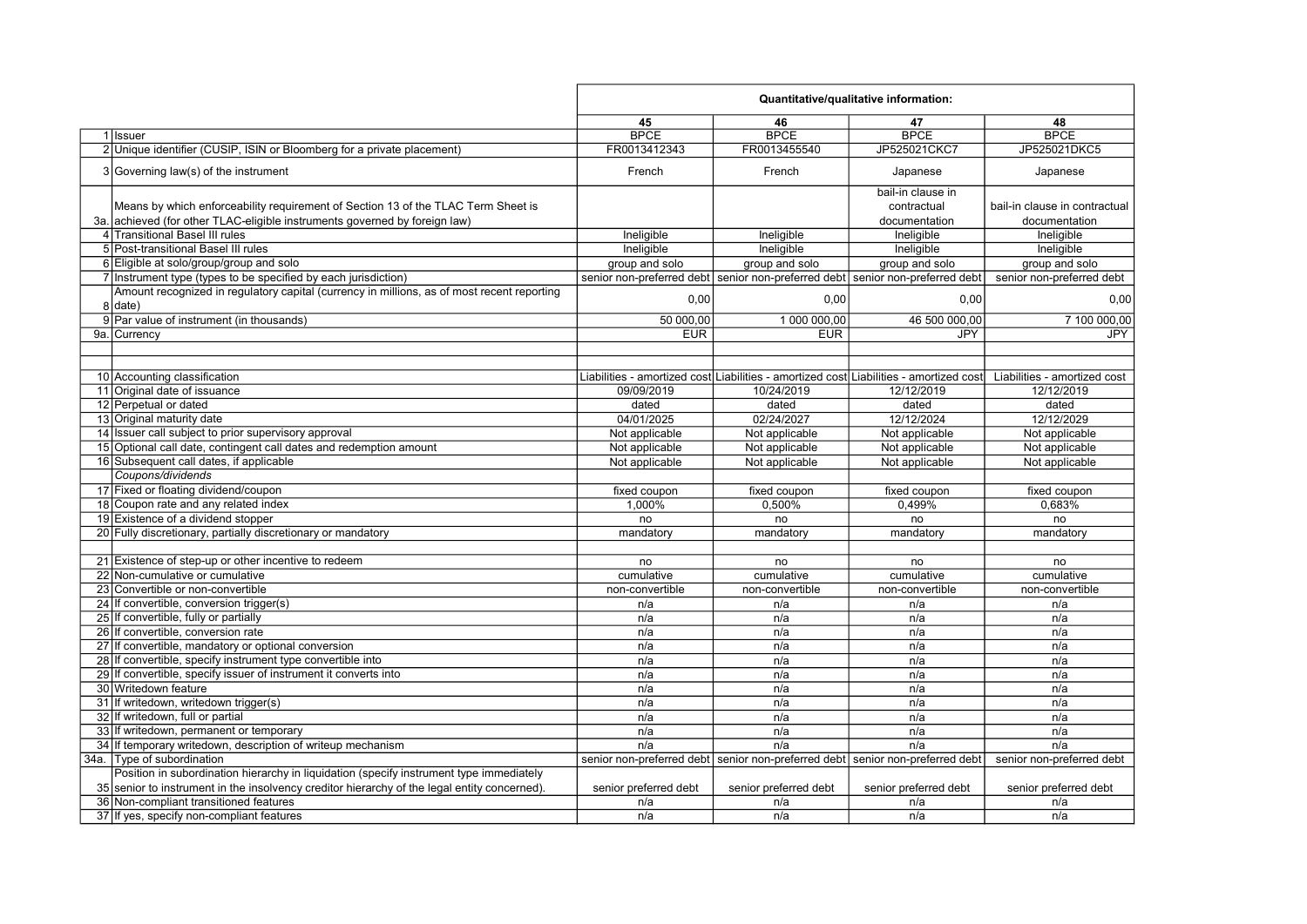|     |                                                                                                                                                             | Quantitative/qualitative information:          |                              |                                                               |                              |
|-----|-------------------------------------------------------------------------------------------------------------------------------------------------------------|------------------------------------------------|------------------------------|---------------------------------------------------------------|------------------------------|
|     |                                                                                                                                                             | 49                                             | 50                           | 51                                                            | 52                           |
|     | 1 Issuer                                                                                                                                                    | <b>BPCE</b>                                    | <b>BPCE</b>                  | <b>BPCE</b>                                                   | <b>BPCE</b>                  |
|     | 2 Unique identifier (CUSIP, ISIN or Bloomberg for a private placement)                                                                                      | 605583JAG76 / US05584KAG                       | FR0013534674                 | 505583JAH59 / US05584KAH                                      | FR00140004R7                 |
|     | 3 Governing law(s) of the instrument                                                                                                                        | New York State (United States                  | French                       | New York State (United States)                                | French                       |
|     | Means by which enforceability requirement of Section 13 of the TLAC Term Sheet is<br>achieved (for other TLAC-eligible instruments governed by foreign law) | bail-in clause in contractual<br>documentation |                              | bail-in clause in contractual<br>documentation                |                              |
| За. | 4 Transitional Basel III rules                                                                                                                              |                                                | Ineligible                   |                                                               |                              |
|     | 5 Post-transitional Basel III rules                                                                                                                         | Ineligible                                     |                              | Ineligible                                                    | Ineligible                   |
|     |                                                                                                                                                             | Ineligible                                     | Ineligible                   | Ineligible                                                    | Ineligible                   |
|     | 6 Eligible at solo/group/group and solo                                                                                                                     | group and solo                                 | group and solo               | group and solo                                                | group and solo               |
|     | 7 Instrument type (types to be specified by each jurisdiction)                                                                                              | senior non-preferred debt                      | senior non-preferred debt    | senior non-preferred debt                                     | senior non-preferred debt    |
|     | Amount recognized in regulatory capital (currency in millions, as of most recent reporting<br>8   date                                                      | 0,00                                           | 0,00                         | 0,00                                                          | 0,00                         |
|     | 9 Par value of instrument (in thousands)                                                                                                                    | 1 250 000,00                                   | 1 250 000,00                 | 1 350 000,00                                                  | 200 000,00                   |
|     | 9a. Currency                                                                                                                                                | <b>USD</b>                                     | <b>EUR</b>                   | USD                                                           | <b>USD</b>                   |
|     |                                                                                                                                                             |                                                |                              |                                                               |                              |
|     |                                                                                                                                                             |                                                |                              |                                                               |                              |
|     | 10 Accounting classification                                                                                                                                | Liabilities - amortized cost                   | Liabilities - amortized cost | Liabilities - amortized cost                                  | Liabilities - amortized cost |
|     | 11 Original date of issuance                                                                                                                                | 01/14/2020                                     | 09/15/2020                   | 10/06/2020                                                    | 10/13/2020                   |
|     | 12 Perpetual or dated                                                                                                                                       | dated                                          | dated                        | dated                                                         | dated                        |
|     | 13 Original maturity date                                                                                                                                   | 01/14/2025                                     | 09/15/2027                   | 10/06/2026                                                    | 10/13/2027                   |
|     | 14 Issuer call subject to prior supervisory approval                                                                                                        | Not applicable                                 | Applicable                   | Applicable                                                    | Not applicable               |
|     | 15 Optional call date, contingent call dates and redemption amount                                                                                          | Not applicable                                 | Applicable                   | Applicable                                                    | Not applicable               |
|     | 16 Subsequent call dates, if applicable                                                                                                                     | Not applicable                                 | Not applicable               | Not applicable                                                | Not applicable               |
|     | Coupons/dividends                                                                                                                                           |                                                |                              |                                                               |                              |
|     | 17 Fixed or floating dividend/coupon                                                                                                                        | fixed coupon                                   |                              | fixed coupon / floating coupor fixed coupon / floating coupon | fixed coupon                 |
|     | 18 Coupon rate and any related index                                                                                                                        | 2,375%                                         |                              | 00% / 3 months Euribor + 100 1.652% / SOFR compound           | 1.826%                       |
|     | 19 Existence of a dividend stopper                                                                                                                          | no                                             | no                           | no                                                            | no                           |
|     | 20 Fully discretionary, partially discretionary or mandatory                                                                                                | mandatory                                      | mandatory                    | mandatory                                                     | mandatory                    |
|     |                                                                                                                                                             |                                                |                              |                                                               |                              |
|     | 21 Existence of step-up or other incentive to redeem                                                                                                        | no                                             | no                           | no                                                            | no                           |
|     | 22 Non-cumulative or cumulative                                                                                                                             | cumulative                                     | cumulative                   | cumulative                                                    | cumulative                   |
|     | 23 Convertible or non-convertible                                                                                                                           | non-convertible                                | non-convertible              | non-convertible                                               | non-convertible              |
|     | 24 If convertible, conversion trigger(s)                                                                                                                    | n/a                                            | n/a                          | n/a                                                           | n/a                          |
|     | 25 If convertible, fully or partially                                                                                                                       | n/a                                            | n/a                          | n/a                                                           | n/a                          |
|     | 26 If convertible, conversion rate                                                                                                                          | n/a                                            | n/a                          | n/a                                                           | n/a                          |
|     | 27 If convertible, mandatory or optional conversion                                                                                                         | n/a                                            | n/a                          | n/a                                                           | n/a                          |
|     | 28 If convertible, specify instrument type convertible into                                                                                                 | n/a                                            | n/a                          | n/a                                                           | n/a                          |
|     | 29 If convertible, specify issuer of instrument it converts into                                                                                            | n/a                                            | n/a                          | n/a                                                           | n/a                          |
|     | 30 Writedown feature                                                                                                                                        | n/a                                            | n/a                          | n/a                                                           | n/a                          |
|     | 31 If writedown, writedown trigger(s)                                                                                                                       | n/a                                            | n/a                          | n/a                                                           | n/a                          |
|     | 32 If writedown, full or partial                                                                                                                            | n/a                                            | n/a                          | n/a                                                           | n/a                          |
|     | 33 If writedown, permanent or temporary                                                                                                                     | n/a                                            | n/a                          | n/a                                                           | n/a                          |
|     | 34 If temporary writedown, description of writeup mechanism                                                                                                 | n/a                                            | n/a                          | n/a                                                           | n/a                          |
|     | 34a. Type of subordination                                                                                                                                  | senior non-preferred debt                      | senior non-preferred debt    | senior non-preferred debt                                     | senior non-preferred debt    |
|     | Position in subordination hierarchy in liquidation (specify instrument type immediately                                                                     |                                                |                              |                                                               |                              |
|     | 35 senior to instrument in the insolvency creditor hierarchy of the legal entity concerned).                                                                | senior preferred debt                          | senior preferred debt        | senior preferred debt                                         | senior preferred debt        |
|     | 36 Non-compliant transitioned features                                                                                                                      | n/a                                            | n/a                          | n/a                                                           | n/a                          |
|     | 37 If yes, specify non-compliant features                                                                                                                   | n/a                                            | n/a                          | n/a                                                           | n/a                          |